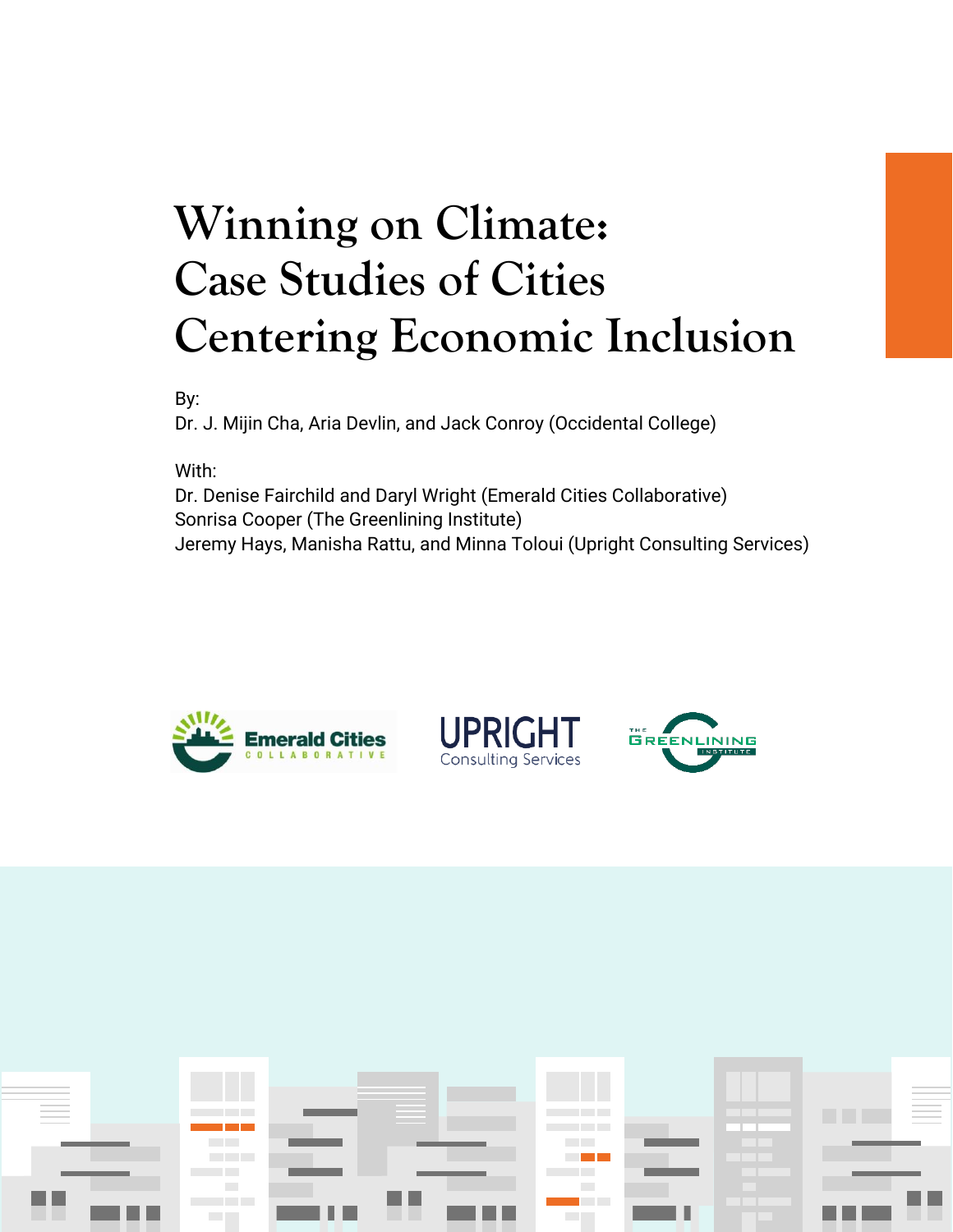Another year of devastating wildfires, extreme weather events, and record-breaking heat make it clear that the climate crisis has arrived. Despite the urgency of the crisis, political gridlock has led to another year passing without meaningful federal action to address climate change. At the same time, a full-on assault against voting rights, racial justice efforts, and civil liberties is underway, and wealth continues to be further concentrated among a handful of individuals. Rather than existing as unrelated societal challenges, the climate crisis and chronic inequity are inextricably intertwined. Systemic oppression, exclusionary policies, and racist planning processes result in communities of color and poorer communities bearing disproportionate environmental burdens. The communities that contribute the least to the climate crisis are the most vulnerable to its impacts. Any solution meant to ameliorate environmental and climate burdens must address racial and economic inequity to succeed.

For too long, climate advocacy ignored racial and economic concerns in favor of focusing only on scientific goals, such as degrees Celsius or parts per million concentrations of greenhouse gas in the atmosphere. To be clear, these elements are important, but the climate crisis is as much a political challenge as a technical one. By ignoring race and economic exclusion, climate advocacy has ignored the reality that people of color and low-income communities will bear the greatest burden of the climate crisis while contributing the least to its cause. Any climate policy that excludes race and class will be inadequate in its ability to fully address the climate crisis for humanity. Centering racial equity and economic inclusion strengthens climate policy by creating more ambitious, comprehensive solutions and building a broad base of public support to help these policies pass.

Building a more just low-carbon future requires deliberate, targeted, and well-resourced policy measures. We are past the point at which deepseated inequity and a devastating climate crisis can be addressed through a series of tax credits and subsidies. Understanding where racial and economic inequality exists in a city, targeting resources there, and guaranteeing economic inclusion are the types of interventions cities need to make to fully address the climate and inequity crises. When cities meaningfully engage directly impacted communities, they are better able to access the critical knowledge and lived experience of residents, which is essential for equitable and effective climate policy. This kind of engagement can also support community efforts to build political power.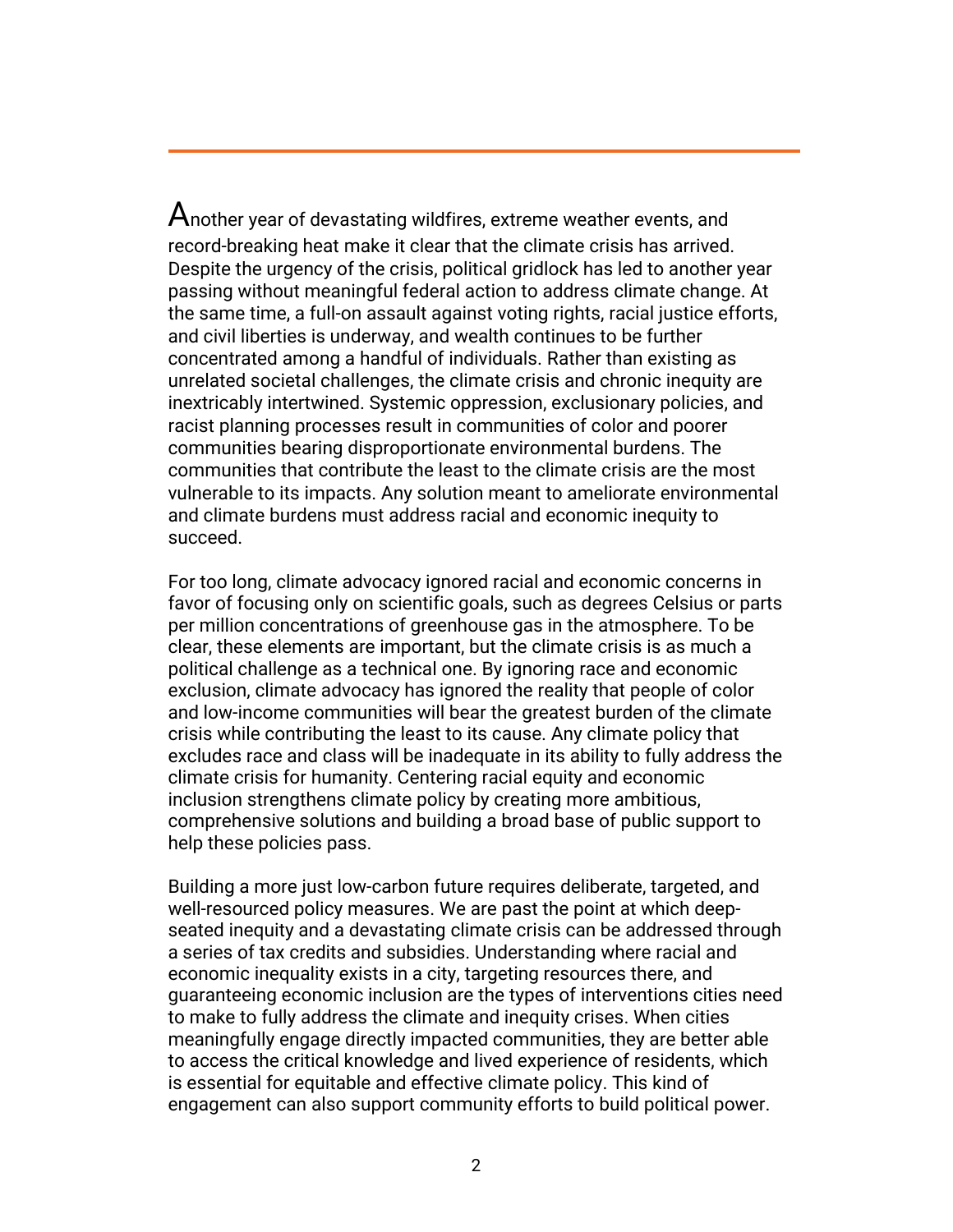The good news is that we don't have to start from scratch. In the absence of ambitious federal climate policy, cities are stepping up and taking the lead. As the examples below show, centering racial and economic equity results in stronger climate protections. When racial equity and economic inclusion form the foundation of climate policy, investments are targeted in the communities where they are needed, corporations pay their fair share, and emissions are reduced. This white paper begins with a brief discussion of what we mean by equity, recognizing that there is not a onesize-fits-all definition. We discuss principles that can guide the development of equitable policy, then present examples of how some cities have integrated equity into comprehensive climate action. Finally, we present a pathway for how cities can begin to make equity a fundamental part of any climate policy.

### **What is Equity?**

No universally applicable definition of *equity* exists. However, there are several principles that can guide cities in the direction of equity: 1) equitable policy must address the legacy of discrimination, exploitation, and extraction that has led to the current moment, 2) communities that have borne the brunt of these practices must be meaningfully engaged to co-create policies meant to address the harms they have experienced, and 3) economic inclusion and opportunity are fundamental to equity.

For too long, climate advocacy and policy approaches have historically focused only on limited solutions that did not address systemic inequities. This narrow approach ignores the economic, social, and racial disparities that drive the climate crisis and also result in marginalized communities being hit "first and worst" with the impacts of a changing climate. Moving from an extractive economy means moving away from extraction in all its forms – extraction of natural resources, extraction of people through draconian carceral policy, extraction of wealth through predatory practices, and extraction of labor through exploitative labor practices. To truly move to a healthy, sustaining economy, extraction in all forms must end [\(Movement Generation\)](https://movementgeneration.org/wp-content/uploads/2016/11/JT_booklet_English_SPREADs_web.pdf).

Climate policy work that addresses systemic inequities – such as historic and sustained disinvestment in communities of color – leads to more targeted and effective climate policies and stronger communities. Integrating economic, racial, and social justice is often referred to as "equity" and "equitable" policy. Definitions of equity vary, and we do not claim to present a conclusive view. Rather, the purpose of this section is to provide an understanding of how equity is used in climate policy and to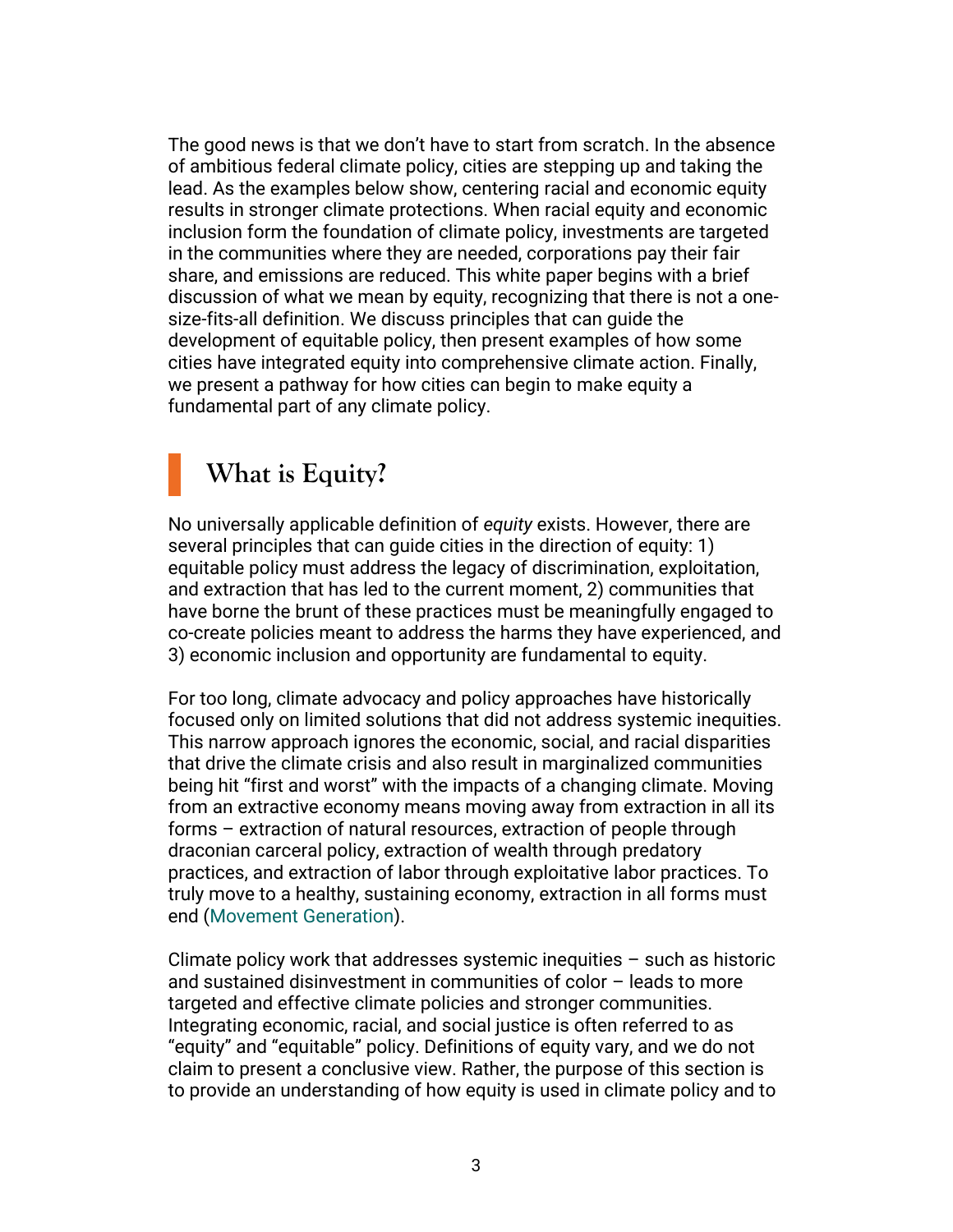differentiate between business-as-usual climate policy (in which racial, economic, and social considerations are ignored), and *equitable* climate policy.

A fundamental principle of equity is that there is no one-size-fits-all approach. Vulnerable communities are preyed upon in different ways and by different actors. As Whiteley et al. write, "[E]quity is grounded in the context of time, taking into account the historical sacrifices and past promises as well as hopes and dreams of a better future." As such, every community, region, state, or country will have different equity considerations based on the history and needs of the community. For example, though both suffer from the impacts of the fossil fuel economy, the equity needs of communities in Richmond, California will differ from the equity needs of communities in Eastern Kentucky.

### **Equity Addresses Historic Wrongs**

A key distinguishing feature of equity is the understanding that historic legacies of discrimination have left communities of color with devastating environmental, economic, and social consequences that must be addressed. A universalist approach that presents equal opportunity ignores this legacy and its lasting impact. Institutional racism has a cumulative impact – discriminatory housing policy [such as redlining](https://doi.org/10.1002/9781118568446.eurs0260) impacts educational systems, health outcomes, and labor markets [\(Bailey](https://www.thelancet.com/journals/lancet/article/PIIS0140-6736(17)30569-X/fulltext)  [et al.](https://www.thelancet.com/journals/lancet/article/PIIS0140-6736(17)30569-X/fulltext)). Where a person lives dictates what schools their children can attend, what jobs they have access to, and whether or not they can access healthy foods and quality health care. By deliberately excluding Black people from living in areas where white wealth was accumulating, redlining resulted in decades of discrimination that led to worse health, economic, and educational outcomes for Black populations. These legacies of discrimination must be addressed as part of policy because, as Austin Mayor Steve Adler said, "government helped create a lot of the inequities, it institutionalized them. It's important for…city government to address racial inequity, not just because of the conditions, but also because we helped create it" ([Abello\)](https://nextcity.org/urbanist-news/living-cities-racial-inequity).

Historical discrimination manifests in persistent inequity in the present. Historic disinvestment in communities of color has left residents with poor housing stock, which makes them more vulnerable to climate-driven extreme weather events. Those same residents confront a lack of greenery and natural infrastructure to reduce pollution and heat island effects, and an absence of renewable energy projects due to cost and poor underlying infrastructure. Discriminatory zoning led to roads and freeways being built near or through communities of color, furthering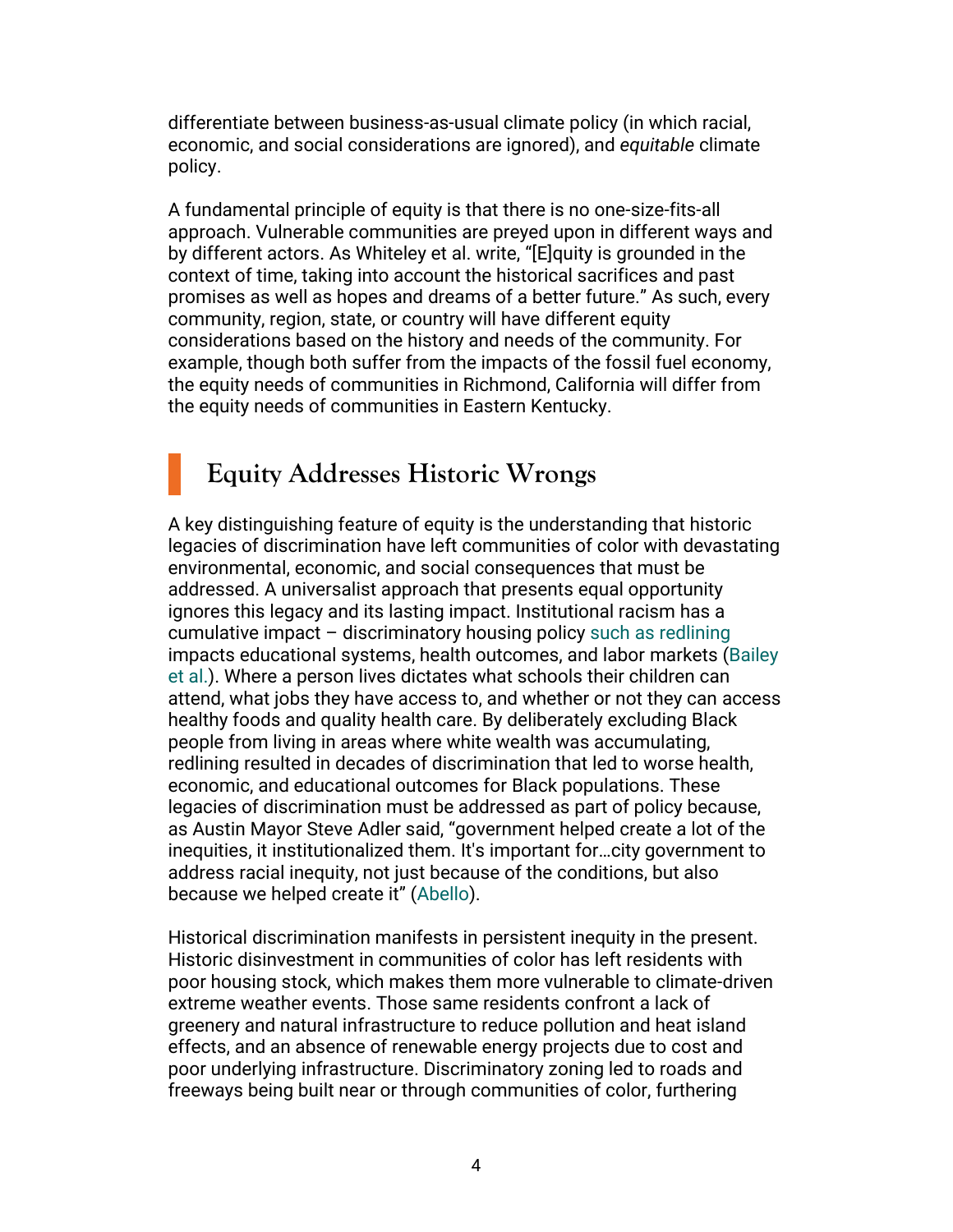exacerbating health inequities and intensifying heatwaves. Environmental racism created sacrifice zones, where communities of color were left with poisoned air, water, and land. These same areas are now also climate sacrifice zones where flooding, hurricanes, and other extreme weather events further threaten residents.

As a result of historic discrimination, opportunity and access must be *equitable,* not equal. This requires moving away from universalist policies formulated to provide the same level of opportunity and support for everyone, to policies that provide different levels of intervention based on recognition of historical legacies of harm.

## **Equity Requires Meaningful Engagement**

Equity is a process as well as an outcome. An exclusionary process that ignores the communities of directly impacted stakeholders will never result in an equitable outcome. Equitable processes involve "consideration of whose interests and what issues are taken into account in transition planning, and who gets to participate and hold power in decision-making forums" (Agyeman & Evans). For too long, policies and decisions were made *for,* and not *by* or *with,* communities. As a result, community needs were not met, and the wealth of knowledge within communities was ignored. By working alongside communities, decision-makers are better able to understand their challenges and needs, and to engage meaningfully with local knowledge and skills, as detailed below. Equitable outcomes are not possible without meaningful engagement from impacted communities and populations. Community members must be empowered to make decisions alongside governments and private interests [\(Piggot et al.\)](https://www.jstor.org/stable/pdf/resrep22996.pdf).

Equitable processes require not just community input, but also community decision-making that determines the actual outcomes that communities will see. For example, Portland's [Clean Energy Fund](https://www.portland.gov/bps/cleanenergy/news/2019/9/25/portland-city-council-votes-appoint-first-five-members-portland) is overseen by a grant committee whose members are appointed by the city council. The grant committee members, who decide where funding goes, are specifically chosen from historically marginalized or underserved communities, and possess diverse backgrounds in terms of training, careers, and knowledge.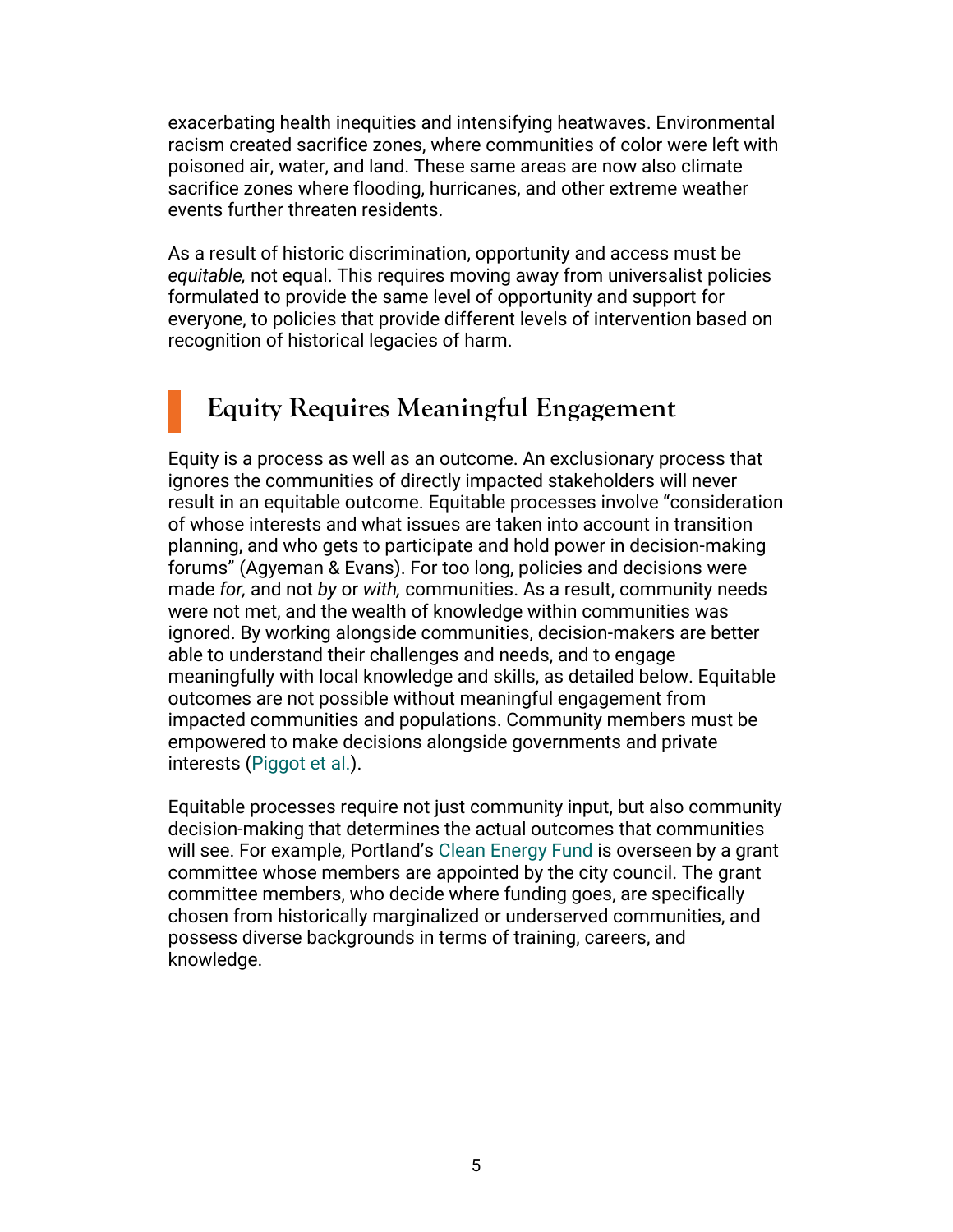### **Equity Requires Economic Inclusion and Opportunity**

Investing in a low-carbon future is not only necessary to stop the worst impacts of the climate crisis, but to also address wealth disparities and persistent poverty. Building decarbonization, renewable energy buildout, and low-carbon transit need to be scaled up dramatically for meaningful emissions reductions. The investment infusion will create jobs and economic opportunity. Without ensuring resources are invested according to need, the carbon-free economy will repeat the exploitative and extractive practices of the fossil fuel economy. Equity requires targeting specific and dedicated resources to communities of color and low-income communities – which have been excluded from economic opportunity and growth – in order to create business and wealth-creation opportunities and advance access to low-carbon jobs [\(Hays et al.](https://www.usdn.org/uploads/cms/documents/usdn_equity_and_buildings_framework_-_june_2021.pdf)).

Many programs assume a universal approach to job creation is sufficient for equitable outcomes. However, this approach ignores the impacts of past discrimination. Renewable energy jobs already pay less and have much lower rates of unionization than fossil fuel jobs. Equity requires intentional economic development that ensures any jobs created are good, high-road jobs that provide family-sustaining wages, benefits, and long-term career paths.

As seen in the examples below, equity requires economic inclusion policies in which efforts are deliberately targeted towards specific populations to ensure everyone can access economic opportunity, increase economic power, and build intergenerational wealth.

# **Cities Lead by Example: Equity and Climate**

Building an equitable future will not happen overnight. The deep-seated inequities and injustices that communities across the country face are the result of deliberate decisions – some present, many past. The consequences and legacy of discrimination are long-lasting. As a result, equity must be a proactive, deliberate effort. The following section highlights examples of how cities have integrated equity into climate policy. By doing so, these cities advanced more ambitious, comprehensive climate actions while building a more equitable future. The examples below show how a disparities study spurred officials to launch ambitious climate equity programs; how cities can make corporations pay their fair share and use those funds for meaningful investments in marginalized communities; and how to deliberately target climate policies towards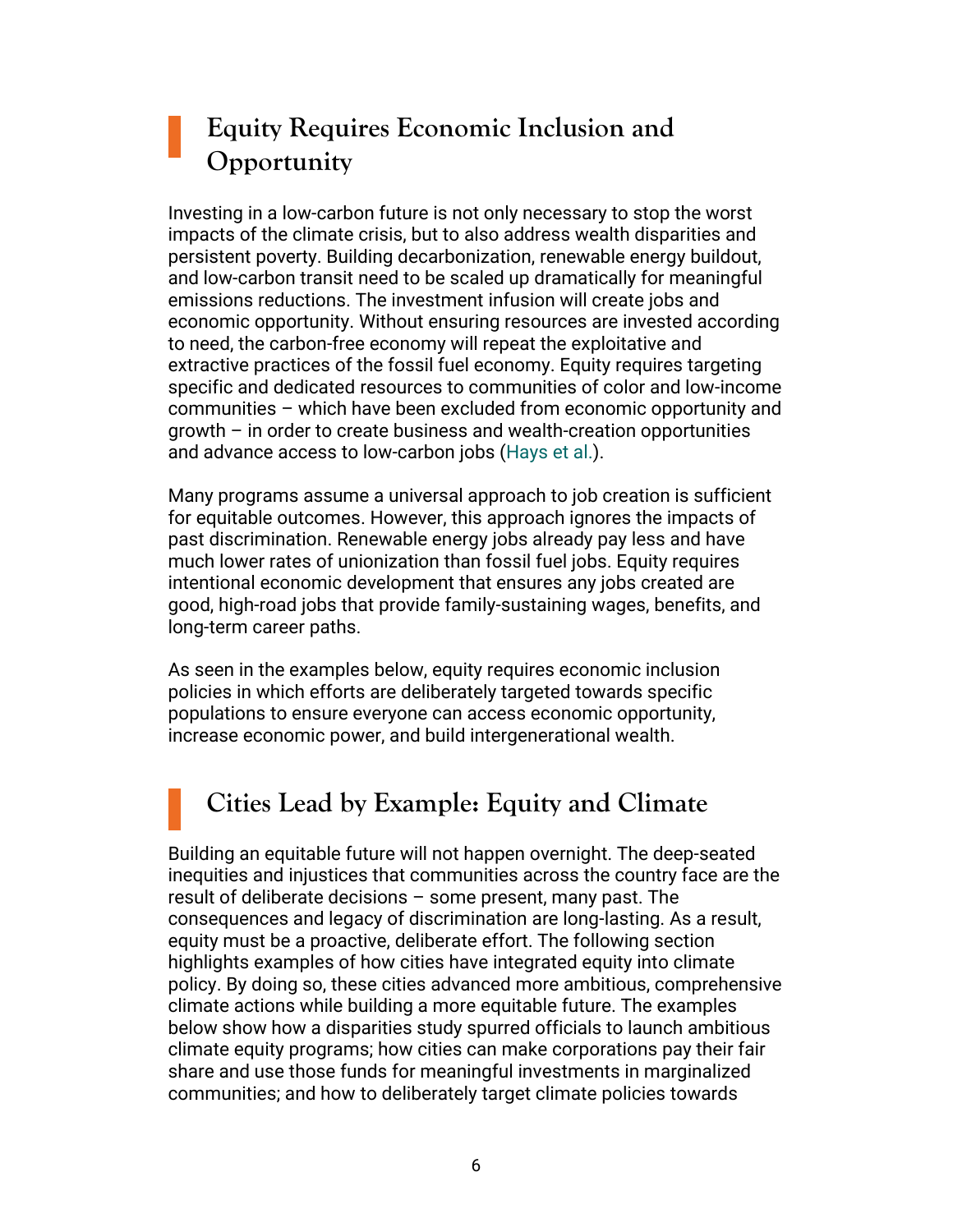underserved areas to ensure that renewable energy and energy resilience are not just for those who can afford them.

These examples are not meant to be an exhaustive list of all equitable climate policies. Rather, they are meant to highlight how equity can be integrated into climate policy and the role that research, advocacy, and organizing play in advancing these efforts. While these policies and initiatives are relatively new, they are the result of years of advocacy and organizing. Time is needed to see their full impact. What is already clear is that their approach and intended outcomes show a distinct change from only centering emissions reductions while ignoring issues of social and economic injustice.

#### **Boston Builds an Inclusive Green Economic Future**

*After mounting pressure by residents in Boston, the city conducted an official study that revealed an architecture of disparity in the City. Following the release of the disparity study, the mayor issued an executive order to promote economic development for minority and women-owned businesses. Emerald Cities Collaborative created the Boston Contractor Academy, which provides free contractor training to people of color, women, and disadvantaged contractors.*

Data reveals the persistence of inequity and how communities that bear the brunt of its impacts must be at the forefront of guiding the development of efforts for change. Between July 2014 and June 2019, after mounting pressure from the Black Economic Council of Massachusetts and the people of Boston more broadly, the City conducted an [official disparity study](https://www.boston.gov/economic-development/disparity-study-tool-towards-equitable-procurement) that focused on women-owned and minority-owned businesses across all industries within Boston. Prior to the 2014 study by BBC Research and Consulting, the City had not conducted an official disparity study for eighteen years.

A disparity study is one way that a city can better understand the equity needs that exist before implementing changes. Disparity studies investigate the demographics of firms benefiting from public investments and analyze what, if any, gaps exist between the availability of minorityowned firms and the number of firms receiving public contracts. Disparity studies are essential for creating the legal basis for policies/programs that expand the participation of historically excluded communities. Based on the results of the completed study in 2021, which showed considerable disparities, outgoing mayor Marty Walsh issued an [executive order](https://www.boston.gov/news/disparity-study-completed-executive-order-signed-establishing-goals-minority-and-woman-owned) that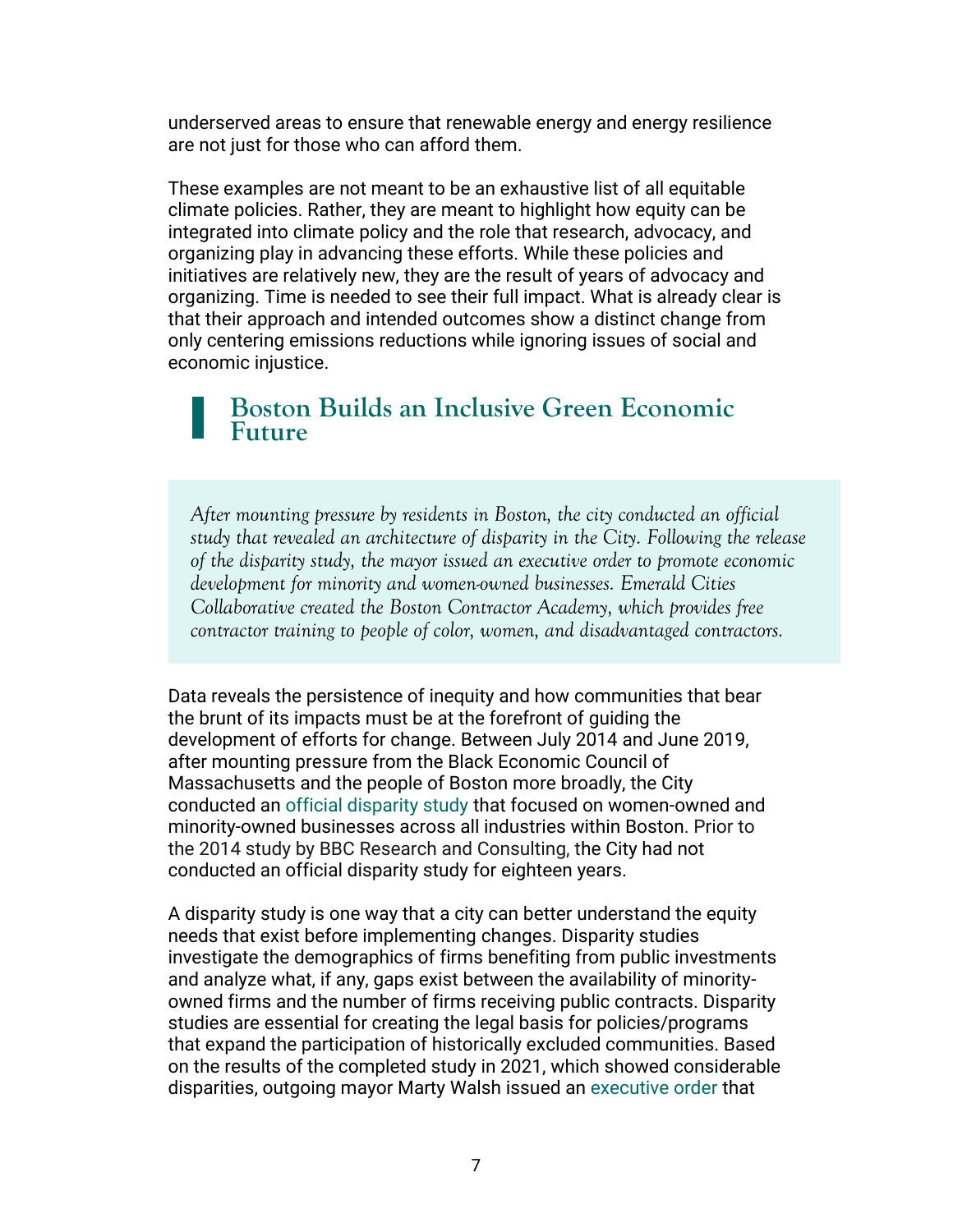set a goal to have 25 percent of discretionary contracting and procurement spending go to minority-owned and woman-owned business enterprises by the fiscal year 2022.

This order coincided with the Emerald Cities Collaborative creating the [Boston Contractor Academy](https://e-contractoracademy.com/boston) (BCA). The BCA promotes sustainability by connecting contractors of color and women to energy efficiency and clean energy projects in the city of Boston and the Commonwealth of Massachusetts. It aims to help "people of color and women-owned contractors to build their businesses in energy efficiency, renewable energy, and building electrification." The program offers a free nine-week course that prepares contractors and contracting firms to win bids for energy efficiency and clean energy projects. It is designed to combat the dearth of contractors in the green building sector, by increasing their awareness of new green building policies, codes, and standards (e.g., LEED); and promoting socially responsible contracting and labor standards. The BCA connects contractors to financing opportunities, project opportunities, consultants, and members to grow their businesses through marketing support and exposure to essential business capabilities to win bids on construction projects. According to [their](https://e-contractoracademy.com/boston) [website](https://e-contractoracademy.com/boston), "The Contractor Academy has a top-notch faculty of construction experts, business skills trainers, and people who control pipelines of projects." The BCA is free to participants and has already helped individuals secure contracts. One contractor received a \$600,000 contract to increase the efficiency of the City's municipal buildings. The city of Boston also adjusted the "request for qualifications" process to include a supplier diversity plan and a list of past supplier diversity statistics, in order to keep racial equity at the forefront of the procurement process.

To promote accountability during the implementation phase, the BCA has a seventeen-member advisory committee. This committee is made up of individuals representing different sectors around Boston, such as youth groups, technical and vocational programs, the Mayor's office, local unions, business associations, and construction companies. The varied backgrounds of committee members help ensure that all parties' interests are met. This increases the probability that Academy participants will obtain work and access to project opportunities once they graduate. Since 2019, nearly 40 contractors have taken the BCA training program.

The BCA contributes to the [Boston Climate Action Plan](https://www.boston.gov/sites/default/files/embed/file/2019-10/city_of_boston_2019_climate_action_plan_update_4.pdf) goal of achieving net-zero carbon emissions by 2050 by growing the workforce. In addition to the BCA, Mayor Walsh issued an executive order to promote economic development by increasing the pool of businesses that the City contracts and employs. These programs are essential for expanding business and contracting opportunities for women and people of color in the no-carbon economy. Mayor Walsh's executive order is supported by a \$2 million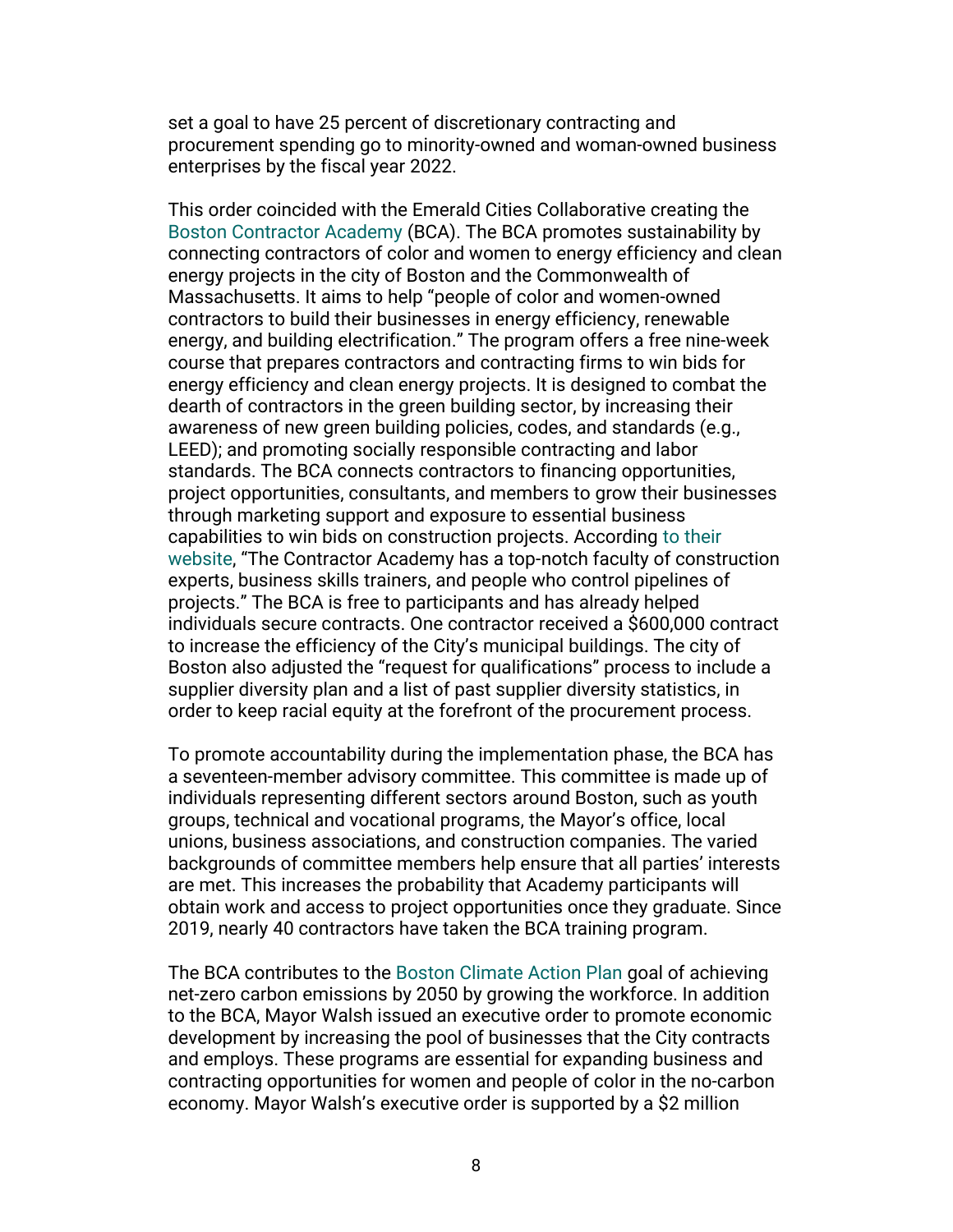investment in Boston's Supplier Diversity program, which aims to "implement new initiatives that expand opportunities for minority- and women-owned businesses."

In the Boston example, data led to effective, targeted policies. The BCA and the Mayor's executive order highlight the importance of targeted efforts that promote the involvement of people of color and womenowned contracting firms. Their engagement is necessary if the City is going to achieve its net-zero ambitions. Assistance and capacitydeveloping support ensures that minority- and women-owned businesses are included in the expanding low-carbon economic future.

The Boston efforts shifted programming and project delivery mechanisms, which increased the participation of minority, disadvantaged, and womenowned contractors on City projects. The BCA exposed contractors to opportunities and the necessary qualifications to successfully bid on projects. Contractors and advocates identified barriers, which could then be addressed. This led to changes in procurement language, to ensure that contracting was inclusive. The pool of contractors expanded, which was necessary for the City to meet its goals, given the amount of work created. The Emerald Cities Collaborative's advice and programming allowed Boston to increase economic inclusion in its building energy efficiency projects.

This story lifts up the economic potential of climate action. When climate action is backed by financing, projects are created. These projects increase labor market demand for workers and businesses capable of doing the work. Qualified businesses and workers from marginalized communities represent labor market supply to meet this demand. The problem is that workers and minority, disadvantaged, and women-owned firms face systemic barriers to accessing these opportunities. This requires an intentional approach that connects workers and businesses to projects. Intentional approaches include:

- highlighting the problem through disparity studies,
- setting targets for greater inclusion as Mayor Walsh did through his executive order,
- examining project delivery systems that may exclude firms that are undercapitalized or unable to meet bonding and insurance requirements, and
- developing programs to cultivate the supply of workers and businesses to meet the demand, as was the case with BCA.

In light of the urgency of climate change and the trend of workforce shortages in the construction industry, addressing systemic barriers is critical.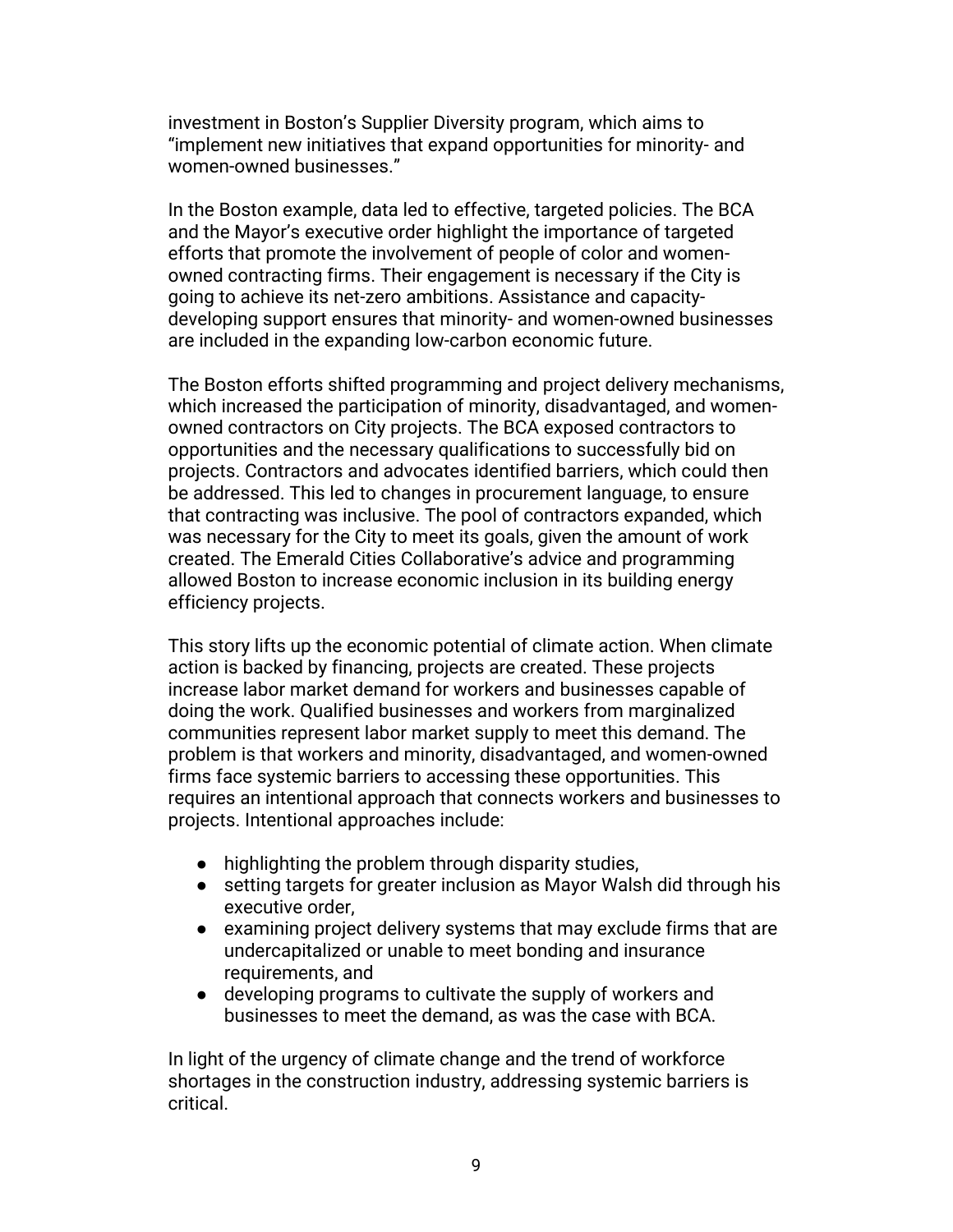#### **Portland's Clean Energy Fund Makes Equitable Climate Investments**

*The Portland Clean Energy Fund, a ballot measure organized by frontline communities, created a climate fund through a tax on large retailers. The fund centers the advancement of racial and social justice, and is an example of making corporations contribute to the betterment of the entire community.*

In November 2018, voters approved the Portland Clean Energy Fund (PCEF) through [local ballot measure #26-201.](https://www.portland.gov/bps/cleanenergy/about) The PCEF provides dedicated funding for climate actions and initiatives that advance racial and social justice. The fund is led by four guiding principles: justice, accountability, community power, and multi-benefit climate action. The aim of the fund is to build citywide resilience and economic opportunity in the face of climate change, racial injustice, and economic insecurity. The PCEF targets two priority populations as beneficiaries: (1) those who have historically had less access to benefits of green investments and are more vulnerable to climate-related impacts, such as people of color and those with low income, and (2) those who have not had equitable access to clean energy workforce and contractor opportunities such as women, people of color, people with disabilities, and those who are chronically underemployed.

An important financing mechanism for climate action is ensuring that corporations pay their fair share to the community and ease the burden off taxpayers. The PCEF is generated by a [1 percent surcharge on large](https://www.mossadams.com/articles/2019/november/portland-clean-energy-surcharge)  [retailers in Portland](https://www.mossadams.com/articles/2019/november/portland-clean-energy-surcharge), known as a "gross receipts tax." [Large retailers](https://www.portland.gov/bps/cleanenergy/about) are defined as those with annual tax-year revenue from retail sales of \$1 billion or more in the U.S. and \$500,000 or more in the city of Portland. The result of this surcharge is the generation of \$44-61 million annually for [qualified projects in Portland.](https://www.portland.gov/bps/cleanenergy/about)

The PCEF was created by the [PCEF Steering Committee,](https://www.youtube.com/watch?v=TtDCvGmThKs&t=571s) which is composed of several Portland community groups. The committee worked on the initiative for over a year, then shared the finalized concept with neighborhood associations, affordable housing providers, small businesses, and labor unions. The committee worked on coalition-building for an additional two years before launching the official campaign. Once the campaign was launched, the PCEF Steering Committee [collected over](https://www.youtube.com/watch?v=TtDCvGmThKs&t=571s)  [30,000 signatures](https://www.youtube.com/watch?v=TtDCvGmThKs&t=571s) to get the initiative on the November 2018 ballot. The committee provided training for residents in English and Spanish, taught people how to collect signatures in support of the PCEF, and even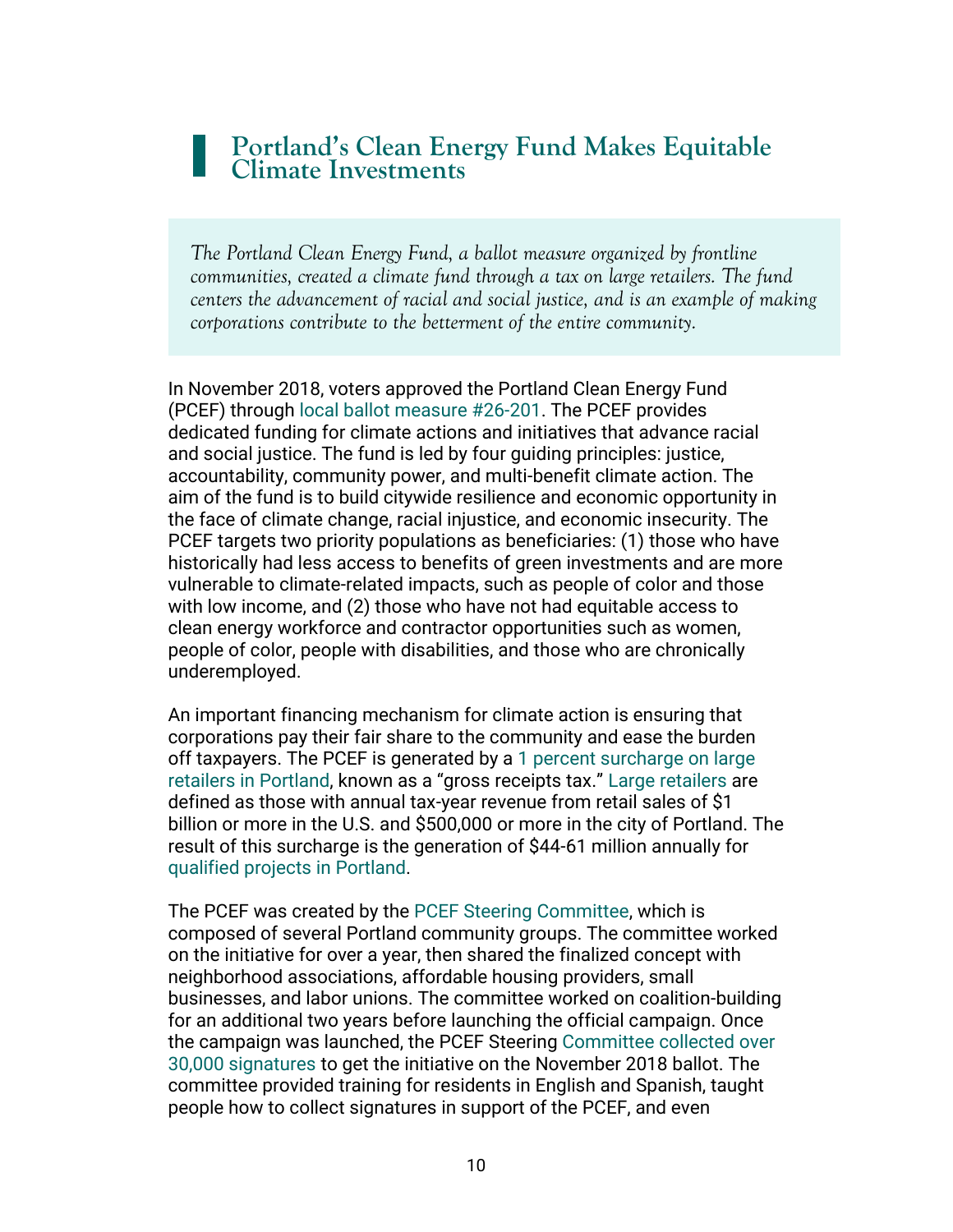facilitated phone-banking sessions. The feedback from the community was overwhelmingly positive.

Large international and multinational corporations opposed the PCEF, due to the added tax burden they would incur, and created a local political action committee to oppose the effort. They attempted to demonstrate public support against the initiative by using false testimonials by two small business owners. However, once [this deception was exposed,](https://www.youtube.com/watch?v=TtDCvGmThKs&t=571s) both small business owners signed up in support of the PCEF.

Over 200 community organizations and 16 neighborhood associations [supported the ballot measure.](https://www.portland.gov/bps/cleanenergy/about) Throughout the development of the original campaign, Black, Indigenous, and [People of Color \(BIPOC\)-led](https://portlandcleanenergyfund.org/campaign-report-toolkit)  [organizations](https://portlandcleanenergyfund.org/campaign-report-toolkit) were given the final say in large decisions. A nine-member grant committee reviews proposals for the PCEF and is responsible for selecting grant recipients for clean energy projects that will benefit communities of color and low-income households. The committee includes members from [a broad spectrum of fields,](https://www.portland.gov/bps/cleanenergy/grant-committee/about) including a professor, contractor, electrician, affordable housing organization director, community organizer, and a member of the Confederated Tribes of Warm Springs. The PCEF posts all of its internal governing documents and recordings of committee meetings online, with the intention of making the decision-making process accessible and transparent to the community.

Forty to sixty percent of the PCEF's funding areas are [dedicated to clean](https://www.portland.gov/bps/cleanenergy/about) [energy programs,](https://www.portland.gov/bps/cleanenergy/about) and an additional 10 to 15 percent is dedicated to green infrastructure and regenerative agriculture. So far, the City has approved [\\$8.6 million in grants](https://www.opb.org/article/2021/04/02/portland-clean-energy-fund-rolls-out-first-round-of-grants/) across 45 projects and among 38 nonprofit organizations. Several of the projects approved so far are focused on making Portland's stock of old buildings more energy efficient. For example, a \$668,000 grant for The Portland Community Reinvestment Initiatives Inc. – a Black-led organization that owns over 800 units in North and Northeast Portland – supports efforts to reduce greenhouse gases across its portfolio of low-income housing, most of which was built in the early 1900s. Another approved grant is going to [AfroVillage,](https://www.afrovillagepdx.org/about-3) an organization that provides transitional housing for people experiencing homelessness, with a focus on people of color.

Despite strong and organized opposition from the corporate sector, the Portland example shows how community-based organizing and advocacy can overcome a well-resourced opposition. By making corporations pay their share and investing the resources transparently into underserved communities, Portland is building a more inclusive economic future.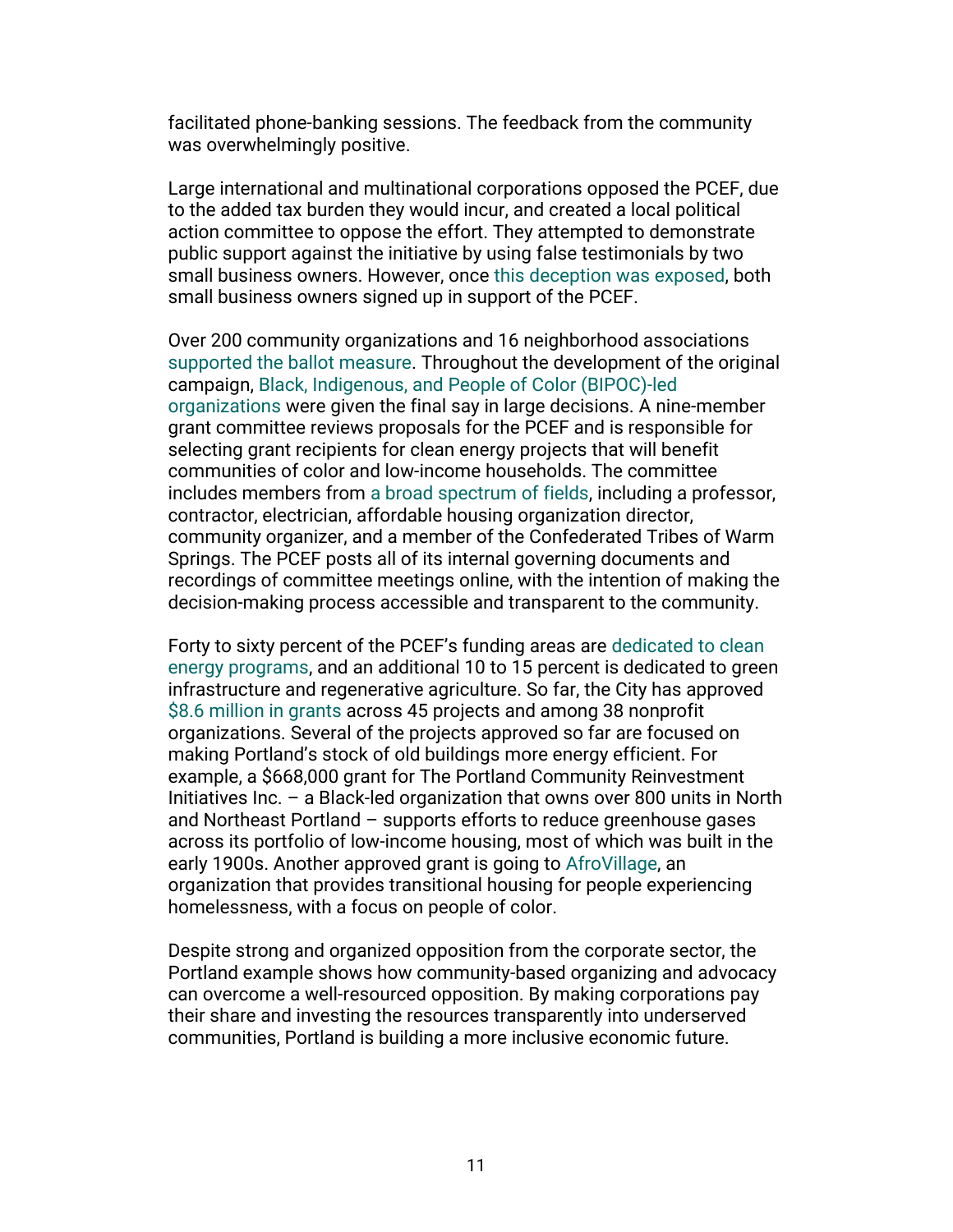#### **Denver Voters Advance Equity through the Climate Protection Fund**

*The Denver Climate Protection Fund is a revised version of a previous energy tax that failed to pass due to its lack of focus on centering racial equity. Members of 26 different community groups created a new, more transformative fund, with efforts focused on those most harmed by climate change.* 

Centering racial and economic equity in climate policy makes climate policy stronger, as evidenced in Denver, Colorado. In November 2020, Denver voters approved the Denver Climate Protection Fund (CPF) through [Ballot Initiative 2A.](https://denvergov.org/Government/Agencies-Departments-Offices/Agencies-Departments-Offices-Directory/Climate-Action-Sustainability-Resiliency/Climate-Protection-Fund) The CPF was borne from a previous failed attempt by grassroots environmental group Resilient Denver to put an energy tax on Denver's 2019 ballot. While well-intentioned, opposition from the utility sector and a lack of multilateral support caused the group to abandon its effort. In response to this initiative, Mayor Michael B. Hancock created a [Climate Action Task Force,](https://www.denvergov.org/Government/Agencies-Departments-Offices/Agencies-Departments-Offices-Directory/Climate-Action-Sustainability-Resiliency/Climate-Action/Climate-Action-Stakeholder-Process) composed of 26 members representing different industries and constituents such as community groups, church groups, environmental organizations, youth councils, fossil fuel stakeholders, and others. The task force engaged the community through two rounds of community meetings with hundreds of Denver locals, and by creating a website that was launched to make it easy for Denver residents to provide public input. The task force presented its recommendations to the city council, which in turn created Ballot Initiative 2A by November 2020. In Colorado, tax initiatives must be voted on by the public; [Ballot Initiative 2A](https://www.denvergov.org/files/assets/public/climate-action/cpf_fiveyearplan_final.pdf) was approved by a clear majority vote of 65 percent.

The CPF reduces greenhouse gas emissions, supports climate adaptation, creates new jobs, and improves the quality of life for Denver residents through the [allocation of funds](https://www.denvergov.org/Government/Agencies-Departments-Offices/Agencies-Departments-Offices-Directory/Climate-Action-Sustainability-Resiliency/Climate-Protection-Fund) to community projects with corresponding goals. The CPF generates funds through a 0.25 percent increase in local sales and use tax, and is estimated to [generate \\$35-\\$40 million annually.](https://denvergov.org/files/assets/public/climate-action/documents/cpf/cpf-presentation-4-29-21.pdf) The CPF maximizes funding for under-resourced communities and the communities most vulnerable to climate change. Half of all of the CPF funds are required to [directly benefit these communities.](https://www.denvergov.org/content/dam/denvergov/Portals/779/documents/climate-protection-fund/Bill%2020-0684.pdf) Target communities are determined in part through [Denver's Climate Equity](https://www.denvergov.org/files/assets/public/climate-action/cpf_fiveyearplan_final.pdf)  [Scoring System,](https://www.denvergov.org/files/assets/public/climate-action/cpf_fiveyearplan_final.pdf) which ranks communities on a scale of 0-100 to determine their level of climate equity, based on census data collected around climate change and air pollution.

The [CPF designated six categories](https://www.denvergov.org/files/assets/public/climate-action/cpf_fiveyearplan_final.pdf) as acceptable uses of funding: (1) job creation (2) increased investments in renewable energy (3) environmental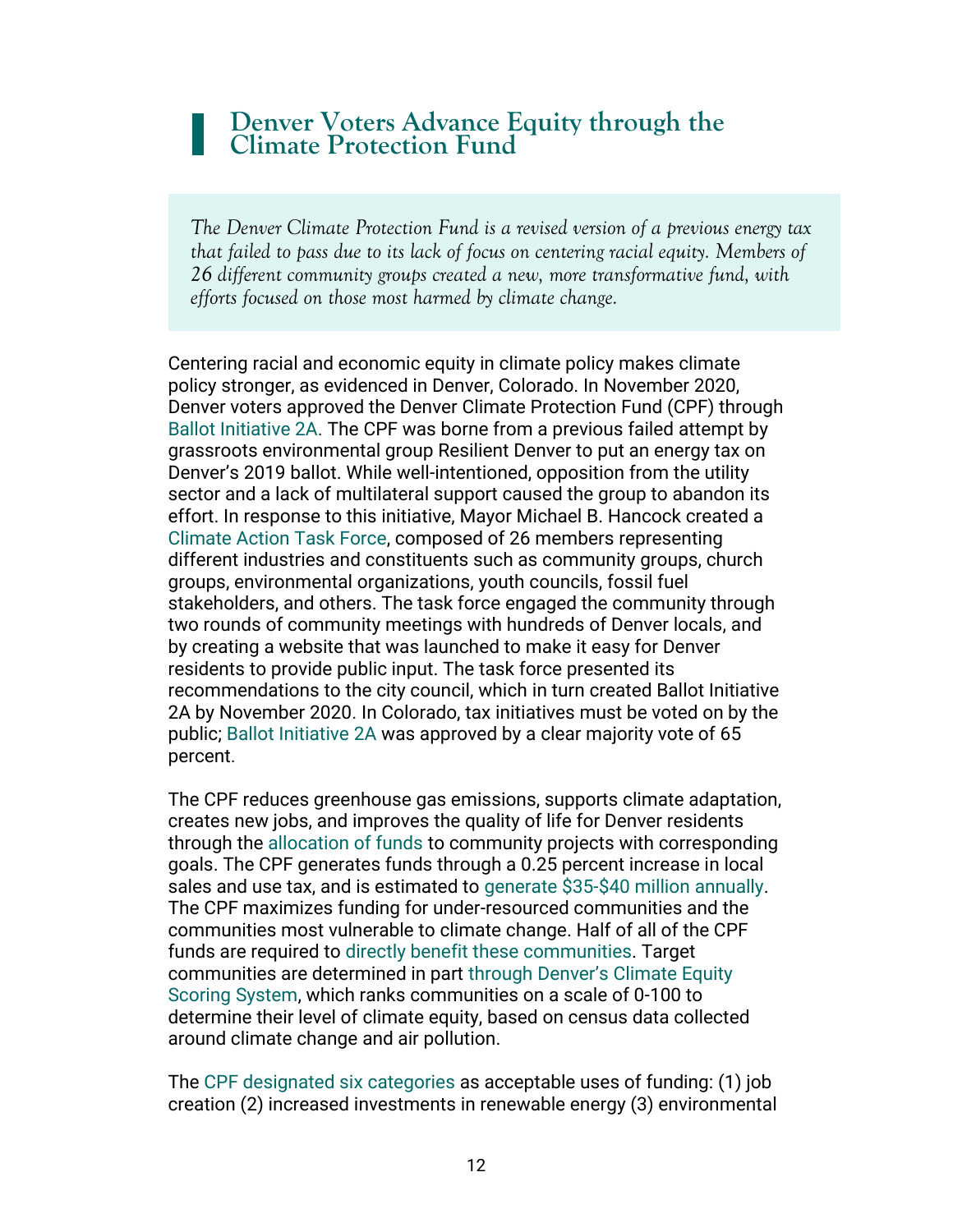and climate justice programs (4) adaptation and resiliency programs (5) affordable transportation programs, and (6) energy efficiency upgrades. These categories promote equity through social, economic, and environmental impacts.

While the CPF has not issued any funding yet, in November 2021 the Office of Climate Action, Sustainability, and Resiliency develope[d](https://www.denvergov.org/Government/Agencies-Departments-Offices/Agencies-Departments-Offices-Directory/Climate-Action-Sustainability-Resiliency/About/Equity) [a 5-year](https://www.denvergov.org/files/assets/public/climate-action/cpf_fiveyearplan_final.pdf)  [plan](https://www.denvergov.org/files/assets/public/climate-action/cpf_fiveyearplan_final.pdf) for implementing tax mechanisms and distributing CPF funds. It has been submitted to the Mayor, City Council, and Sustainability Advisory Council.

The Denver example shows that centering equity will garner greater support from the public for climate initiatives. After the first attempt at an energy tax failed, a more ambitious, more inclusive process was launched that included a broad diversity of stakeholders. The resulting initiative clearly requires directing benefits to marginalized communities through environmental and climate justice programs, job creation, and other funding uses. An equitable policy approach engages the interests of more people and, as a result, can build a broader base of support.

#### **Washington, DC Promotes Equity Through Solar for All**

*The District of Columbia's Solar for All Program provides solar energy to qualified low-income households at no cost, by partnering with organizations across the City to equip 100,000 households with solar panels. Solar for All also partners with other DC organizations to offer solar installation courses and build pathways to solar industry jobs.* 

The upfront investment required for solar panels often excludes households that cannot afford it, leaving the benefits of clean energy only for those wealthy enough to afford it. Washington, DC shows how targeted policy can reverse that trend and provide renewable energy– and its many economic and environmental benefits – to all residents. In 2016, voters passed [The Renewable Portfolio Standard Expansion Amendment Act.](https://code.dccouncil.us/us/dc/council/laws/21-154) That Act created the Renewable Energy Development Fund, which funds solar energy projects in DC, including Solar for All. The Solar for All program set a goal to equip 100,000 low- to moderate-income households with solar energy. The City's Department of Energy and the Environment (DOEE) partners with organizations across the district to install solar panels with the additional aim to cut the electricity bills of Solar for All participants by 50 percent. Residents who qualify for the program, but are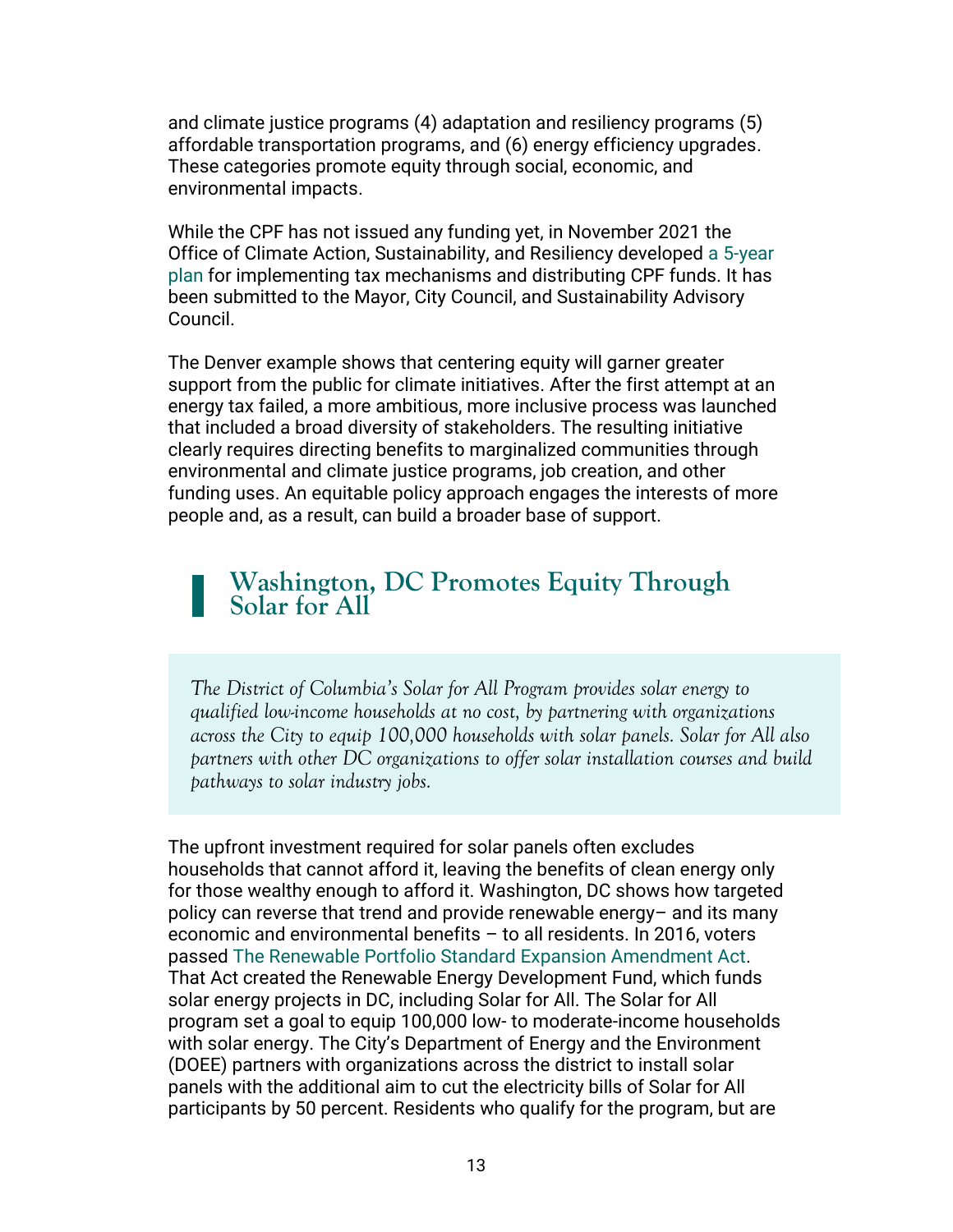unable to have rooftop solar installed, can opt to join the [community solar](https://doee.dc.gov/solarforall)  [program](https://doee.dc.gov/solarforall) which gives residents the same benefits, by using solar power generated elsewhere to power those homes.

The [Renewable Portfolio Standard Expansion Amendment Act](https://doee.dc.gov/sites/default/files/dc/sites/ddoe/service_content/attachments/RENEWABLE%20PORTFOLIO%20STANDARD%20EXPANSION%20AMENDMENT%20ACT%20OF%202016,%20DC%20Law%2021-154%20(eff%2010-8-16).pdf) that created Solar for All also sets a goal to raise the renewable portfolio standard for tier-one renewable sources (solar power, wind power, low impact hydro power, and geothermal energy) to 50 percent by 2032 and the solar requirement to 5 percent by 2032.

In order to ensure that marginalized communities receive the monetary benefits of this program, [Solar for All](https://doee.dc.gov/solarforall) is limited to Washington, DC residents with household income below 80 percent of the area median income (AMI) threshold. Furthermore, to hold the program accountable, since December 2017, DOEE has published on its website and submitted to the Council an annual report on the expenditure of the funds allocated to the program, the amount of progress toward achieving the established benchmarks, and the number of solar PV systems installed pursuant to the previous fiscal year. This kind of goal setting and transparency is important to help guarantee that cities have meaningful follow-through with the projects outlined in many climate plans.

The [Solar for All program](https://vimeo.com/391203375) creates a cleaner energy future while saving money for DC residents. Homes participating in the program see their electricity bill [cut in half.](https://doee.dc.gov/service/solar-initiatives) In buildings where individuals pay a fixed rate for building amenities, the money that would be going to electricity goes instead to community benefits determined by the tenants, such as improved daycare, financial literacy training, or measures to increase safety. As part of the community investment aspect of this program, when it is needed, home repairs are included in solar installations to make sure residents can continue to live in their homes and benefit from the program. Taking the monetary benefits of a solar program and investing it into the community at large illustrates how climate programs can advance equitable outcomes in tandem.

The Solar for All program collaborates with local solar companies to bring money and jobs into the community rather than [outsourcing for labor.](https://doee.dc.gov/service/solar-initiatives) In partnership with a program called Solar Works DC, the City offers community members solar installation courses and pathways to jobs in the solar industry. The program operates 12-week cohorts in the fall and spring, which are open to DC residents ages 18 and over. Participants in the 12-week sessions complete [GRID Alternative's](https://gridalternatives.org/about) Installation Basics Training program and earn [industry-relevant skill certificates](https://doee.dc.gov/sites/default/files/dc/sites/ddoe/service_content/attachments/FY%202019%20Anual%20Report%281%29.pdf) by demonstrating competency in solar installations. This elevates the economic impact of the program, which saves people money on their utility bills while also helping people create, find, and keep good jobs.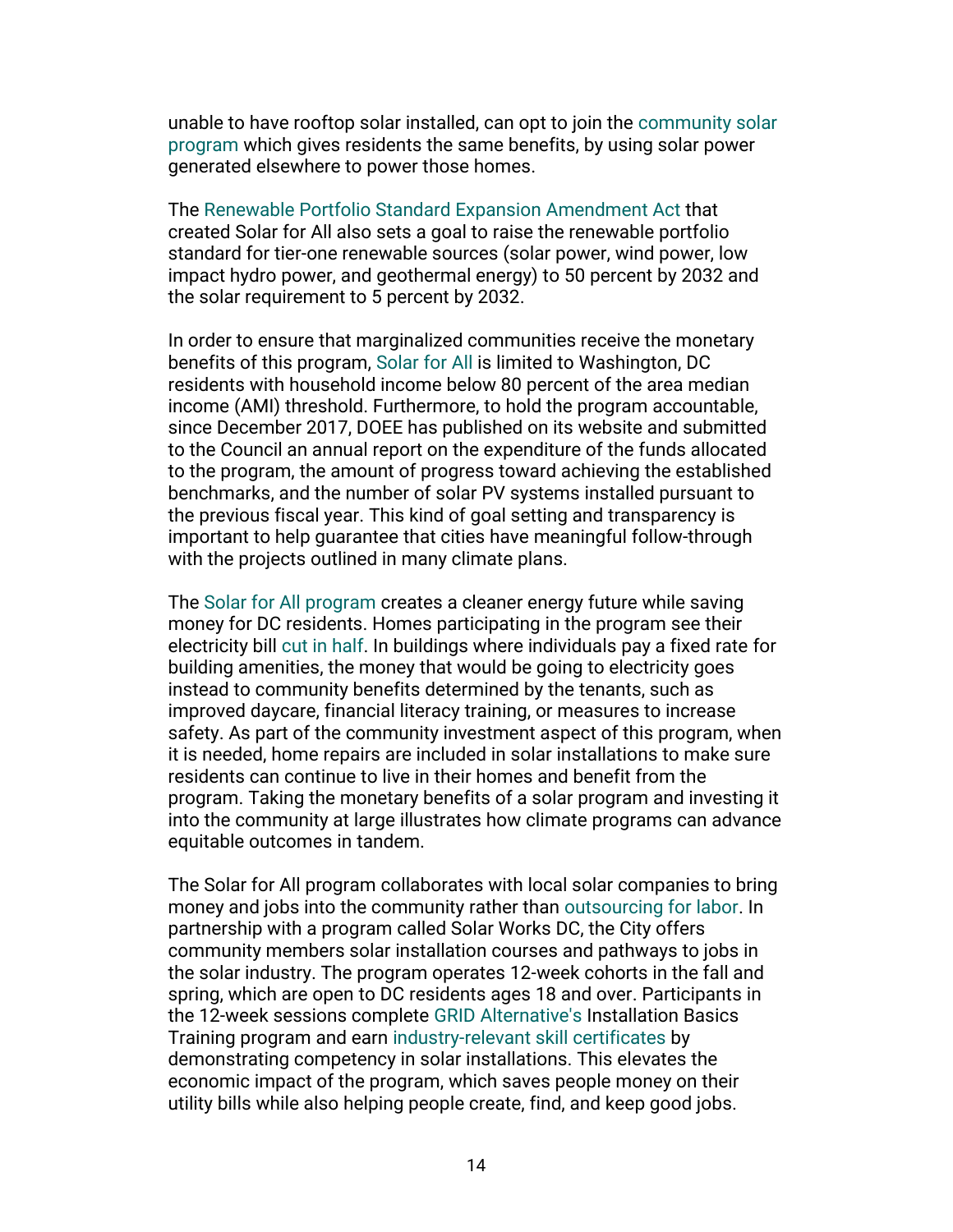In 2019, Solar For All provided the benefits of solar energy to approximately 8,600 households and installed nearly 7 megawatts (MW) of solar. Altogether, this additional 7 MW of solar will provide roughly 2,750 households with credits on their electric bills. These credits total approximately \$500 annually per household.

The Solar for All program reduces household energy bills and reduces dependence on fossil fuel use by centering sustainability and equity. Deliberately targeting the program to households with income below 80 percent of the area median income brings solar energy to those who would not otherwise be able to purchase it. Moreover, providing home upgrades when needed makes housing healthier, which is a critical need for many families. Protections against displacement help low-income residents stay in their homes and enjoy the benefits of a clean energy future. The program shows how collaborating with solar companies helps to create sustainable jobs within the community, increasing economic security.

#### **Minneapolis Focuses Climate Action in Green Zones**

*The city of Minneapolis created two Green Zones in areas of the city that have historically endured the most environmental harm. The Green Zones aim to become the primary focus areas for future climate projects within Minneapolis. Two Green Zone task forces direct funds and hold the city accountable in its ongoing plan implementation.* 

Comprehensive efforts are needed to reverse the disproportionate environmental and climate burdens placed on communities of color and low-income communities. Minnesota's Green Zones effort seeks to address environmental and climate injustices holistically. The Green Zones Initiative came from the Minneapolis Climate Action Plan Environmental Justice Working Group, which was supported through a \$10,000 grant from the Minnesota Pollution Control Agency. The Minneapolis Green Zones Initiative aims to end environmental harm, reduce the current environmental burden, and invest in the Green Zone communities. A [Minneapolis](https://www2.minneapolismn.gov/government/departments/coordinator/sustainability/policies/green-zones-initiative/) [City Council Resolution](https://www2.minneapolismn.gov/government/departments/coordinator/sustainability/policies/green-zones-initiative/) passed on April 28, 2017 created the Green Zones designation, focusing environmental and climate justice efforts in the two communities most affected by climate change.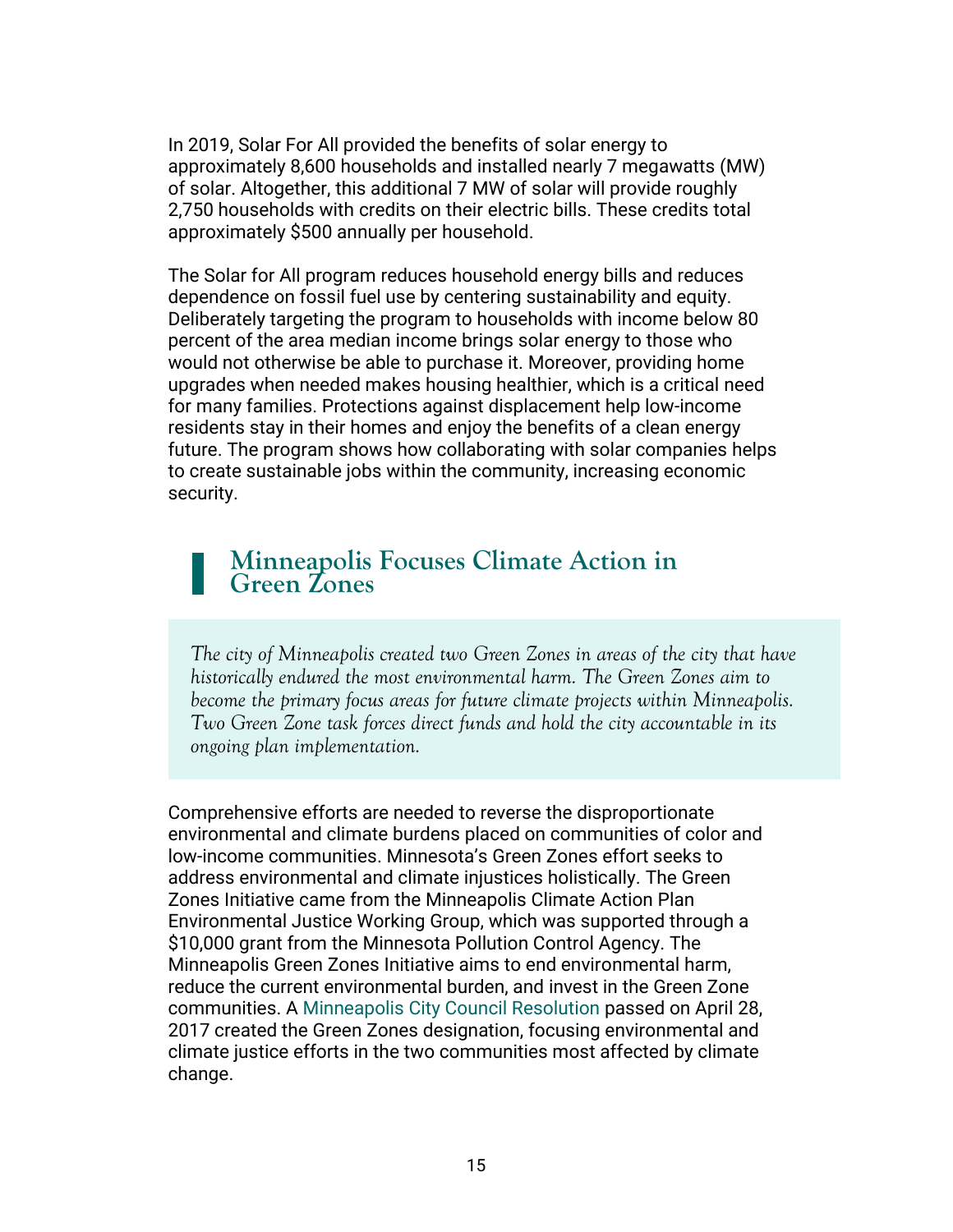Minneapolis has two Green Zones: The Northside and Southside Green Zone. Both zones have a council that is responsible for holding the City accountable for the implementation of the climate action plan, informing the public of the status of Green Zone plans, developing fundraising strategies, securing resources, and providing guidance and assistance to the Mayor and City Council. The [Northside Green Zone Council](https://lims.minneapolismn.gov/Boards/ngz) and [Southside Green Zone Council,](https://lims.minneapolismn.gov/Boards/sgz) or ["task forces"](https://lims.minneapolismn.gov/Boards/ngz) are made up of interested community members who live within the Green Zones, community members who are also members of the Environmental Justice Coordinating Council, and representatives from several city departments. The City uses grant funding to support the task force meetings with stipends, refreshments, and translation. By including and elevating community voices, the Green Zone task forces can ensure that they are centering the issues that most concern Green Zone residents.

[The Green Zones](https://www2.minneapolismn.gov/government/departments/coordinator/sustainability/policies/green-zones-initiative/green-zones-common-questions/) have numerous initiatives and projects underway for environmentally conscious economic development that achieves the following goals: 1) green job creation, 2) improved air quality, 3) improved housing quality and affordability, 4) decreased soil and water contamination, 5) area greening through increased vegetation and use of clean energy, and 6) increased access to healthy food**.**

The city of Minneapolis has [implemented a program](https://www2.minneapolismn.gov/government/departments/coordinator/sustainability/policies/green-zones-initiative/green-zones-common-questions/) that increases [Green](https://www2.minneapolismn.gov/government/programs-initiatives/environmental-programs/green-cost-share/)  [Cost Sharing](https://www2.minneapolismn.gov/government/programs-initiatives/environmental-programs/green-cost-share/) by 10 percent for projects happening within Green Zones. The Southside Green Zone Council recently designed and executed an [environmental justice fund,](https://www2.minneapolismn.gov/media/content-assets/www2-documents/departments/Achieving-Climate-and-Environmental-Justice-in-the-Southside-Green-Zone.pdf) giving \$68,000 to 13 of 25 Green Zone projects that applied.

The Green Zones program recognizes that equity requires a holistic, multiprong approach. Creating high-road jobs and investing in economic development supports intergenerational wealth-building and brings economic power to impacted communities. Improving housing, increasing access to healthy food, and greening areas can bring better health outcomes and decrease disparities. Reducing pollution and addressing contaminated water and soil can begin to reverse decades of environmental racism.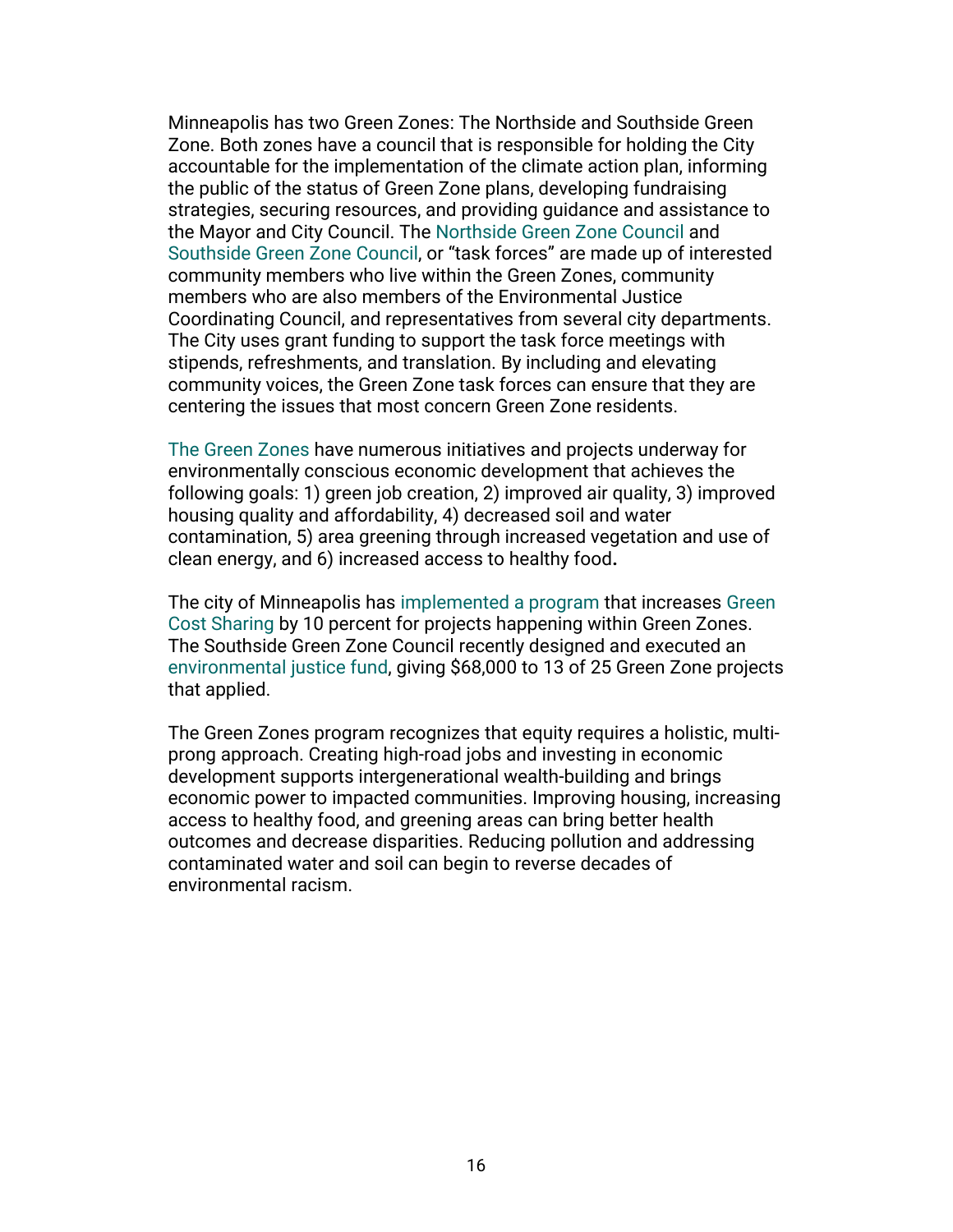#### **Transformative Climate Communities Boosts Equity in Oakland**

*The city of Oakland, in collaboration with neighborhood groups, applied for and received state funding from Transformative Climate Communities. The funds support community-driven climate solutions with minimum equitable investment standards focused in historically marginalized communities. The Oakland example shows how states and cities can work together, with the state providing resources that would not be possible with city efforts alone.*

In 2017, the city of Oakland, California joined a coalition of twelve neighborhood organizations as the lead applicant for funding from the Transformative Climate Communities (TCC), a state-sponsored program to fund community-driven climate solutions. The TCC Implementation grant is paired with an additional \$34.2 million in outside funding to make a catalytic climate investment in Oakland's neighborhoods most impacted by poverty and pollution.

Oakland received TCC funding in two separate rounds. In 2018, they received a \$170,000 planning grant to develop a collaborative governance system of local government, community-based organizations, and a technical assistance provider. In 2020, they received a \$28.2 million grant from the state to implement the community-driven plan over five years.

Oakland's Transformative Climate Communities project showcases [Greenlining Institute's Equitable Community Investment Standards](https://greenlining.org/wp-content/uploads/2020/09/Greenlined-Economy-Guidebook-2020.pdf), which set the following minimum standards for projects in disinvested communities:

- **Build community capacity**. TCC requires a collaborative governance structure between local government, a communitybased anchor, residents, and/or other stakeholders to help ensure that projects are derived from resident-identified needs. In Oakland, the collaborative governance model helps build leadership and power among community members, has improved relationships with the city government, and provides funding for technical assistance to facilitate capacity-building beyond the scope of the project.
- **Be community-driven at every stage.** Oakland's TCC project is fully community-led. The initial community goals were set by a twelveorganization coalition. Community members will continue to be in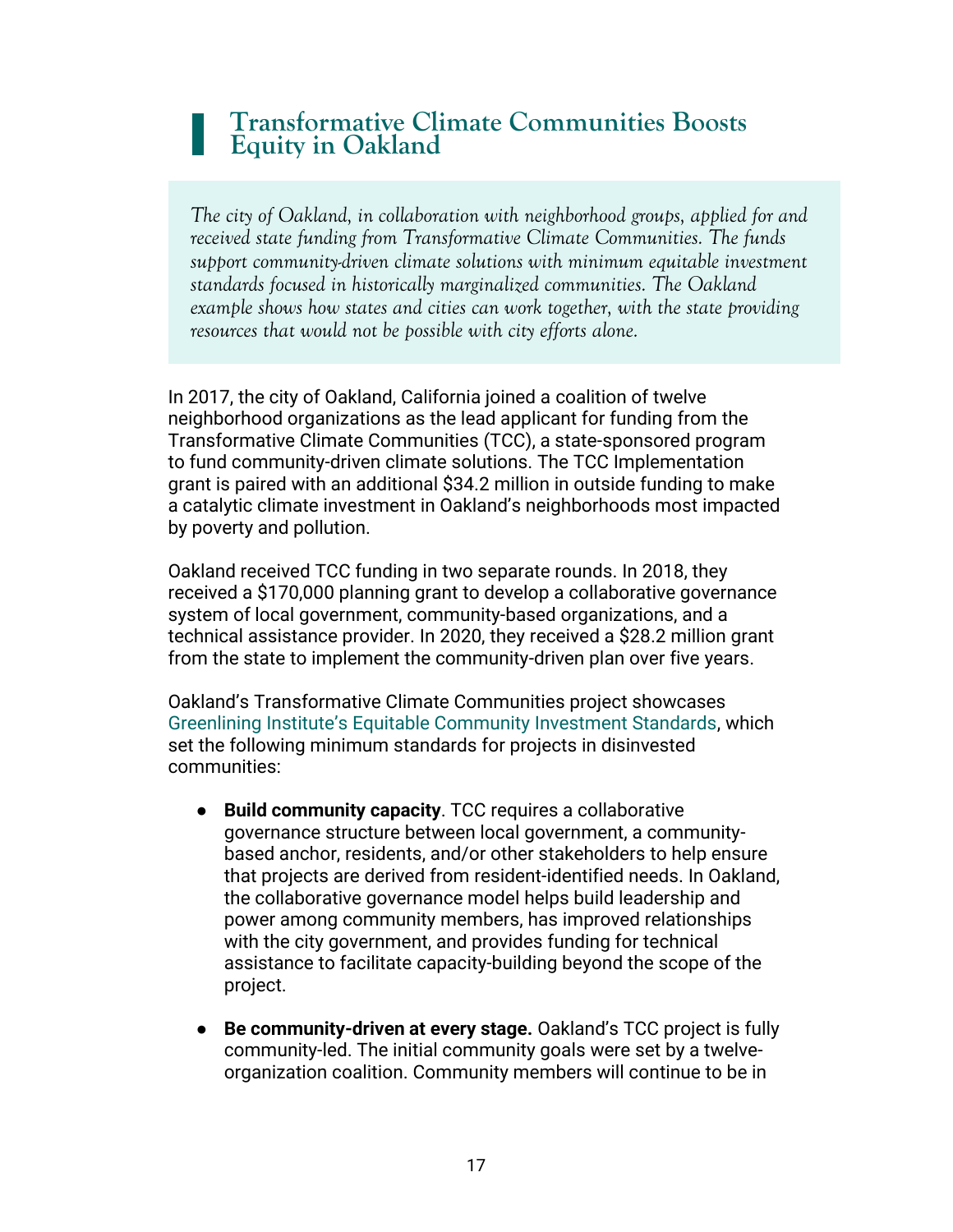leadership roles throughout the duration of the project through 2025.

- **Emphasize anti-racist solutions**. The Oakland TCC funding targets a historically Black neighborhood that has seen notable demographic shifts in recent years. Now predominantly Latinx, the neighborhood is experiencing rising housing prices and a significant loss of Black households from 2000-2015. One outcome of the City's partnership with the neighborhood coalition has been an improved relationship between local government and community-based organizations – a relationship that has historically been tense.
- **Prioritize comprehensive approaches**. Since priorities are chosen by the community, the Oakland TCC project intersects with many different issue areas. By the end of the grant period, East Oakland will have new investments in urban forestry, urban greenways, affordable housing, transportation, a bike-share program, new mobility options, and improved food access, as well as workforce development programming and small business development.
- **Target benefits to communities**. While the City was the lead applicant for the state TCC funding, the project was co-designed with community members and all new investments will be built within a five square mile area. The neighborhood is among the top 5%-20% of environmentally burdened neighborhoods in California, and the benefits of the project will go directly to the residents.
- **Establish paths towards wealth-building**. Oakland's plan will build and restore wealth in historically redlined neighborhoods through a small business incubator, workforce development programming, and a community benefits agreement.

The Oakland example shows how a collaborative governance structure can result in deep climate action that directly benefits communities of concern. It also shows how states and cities can work together, with the state providing resources that would not be possible with city efforts alone. The tailoring of the program is then done at the city level, to ensure that specific community needs are met. The Transformative Climate Communities is a state-administered program that Oakland tailored to meet the specific challenges and concerns of its residents.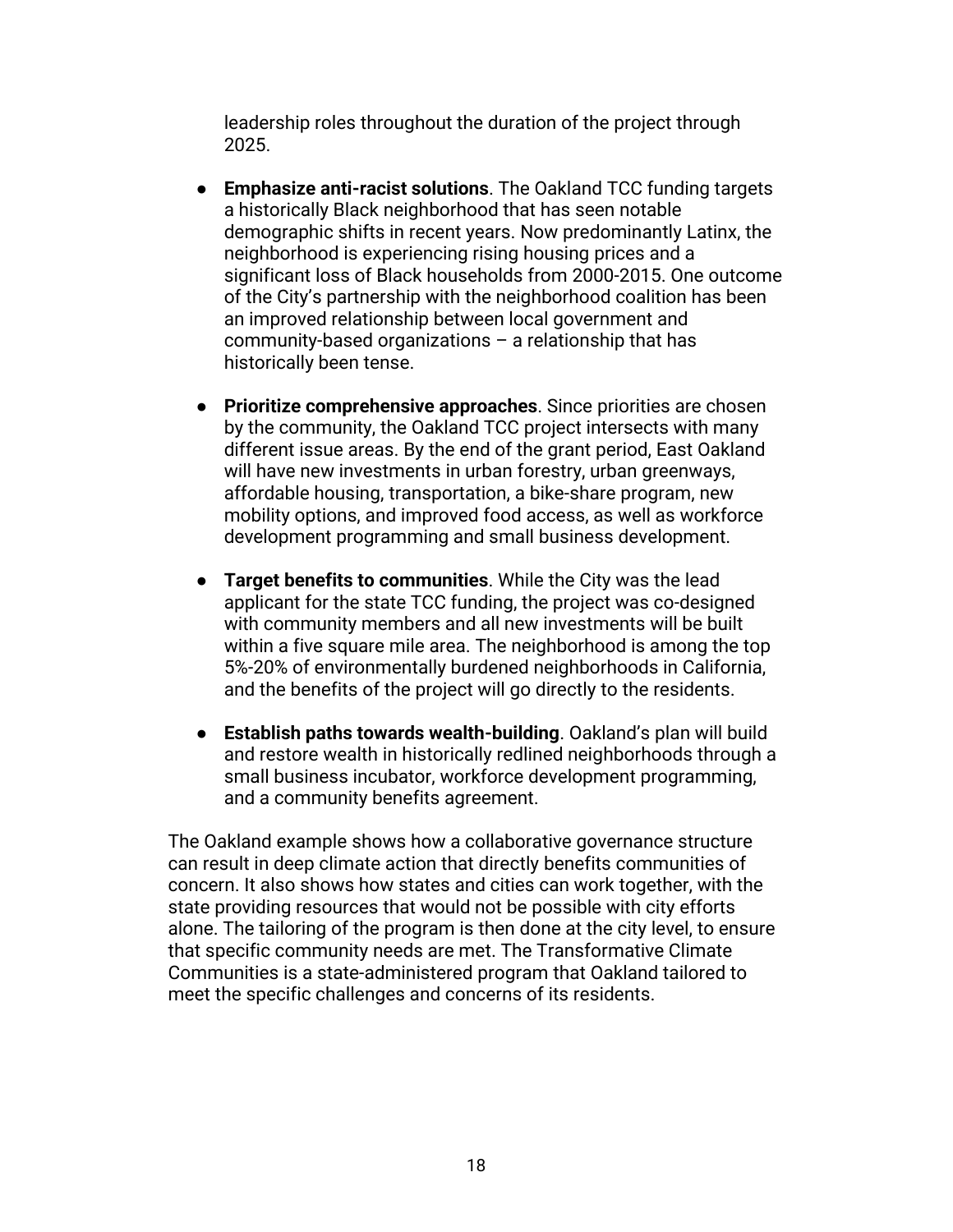## **Where We Go From Here**

Cities must understand equity as both an outcome and a pathway. Neither can stand alone, as equitable outcomes require equitable processes, but equitable processes alone do not inherently produce outcomes that address racialized disparities.

To intentionally design outcomes that actually address equity and improve quality of life for marginalized communities, local governments must:

- Prepare internally to understand their region's equity challenges by researching and gathering data on the issues that impacted communities have raised.
- Engage and collaborate with impacted communities, harnessing their expertise and lived experience, and clearly and transparently integrating those learnings into co-created policies and practices.
- Create community-informed goals that balance equity and climate.
- Institutionalize equitable processes within governance structures so that systems support equity goals in an ongoing way.

Moving more meaningfully towards equitable policy can seem daunting and overwhelming for cities, as it requires working and thinking in ways that are unfamiliar. However, examples exist of cities that have effectively centered equity in their climate policy approach. The examples below are not meant to be an exhaustive list, but rather an illustration of different approaches cities use.

#### **Data Gathering and Visualization**

Data can highlight which communities have been historically marginalized and negatively impacted, and potentially shed light on which challenges are most pressing. Once the equity challenges are understood, they can be integrated into policy agendas, to lie alongside climate goals.

The tools used to understand social and climate inequities in different regions can vary. For example, Boston, MA hired consultants to [conduct](https://www.paintsquare.com/news/?fuseaction=view&id=23428)  [baseline studies](https://www.paintsquare.com/news/?fuseaction=view&id=23428) as the first step in their efforts to create plans to address disparities. Asheville, NC generated salient data on the most climateimpacted communities using a Climate Justice Index – a [virtual mapping](https://arcg.is/maj4H)  [tool](https://arcg.is/maj4H) that cross-analyzes percentages of BIPOC, heat vulnerability, energy burden, CDC social vulnerability, and climate resiliency threats. The index highlights the ways in which [redlining has harmed communities.](https://mitpress.mit.edu/books/water-place-and-equity) Providence, RI utilized existing data-gathering and displaying tools such as EJSCREEN to analyze frontline communities.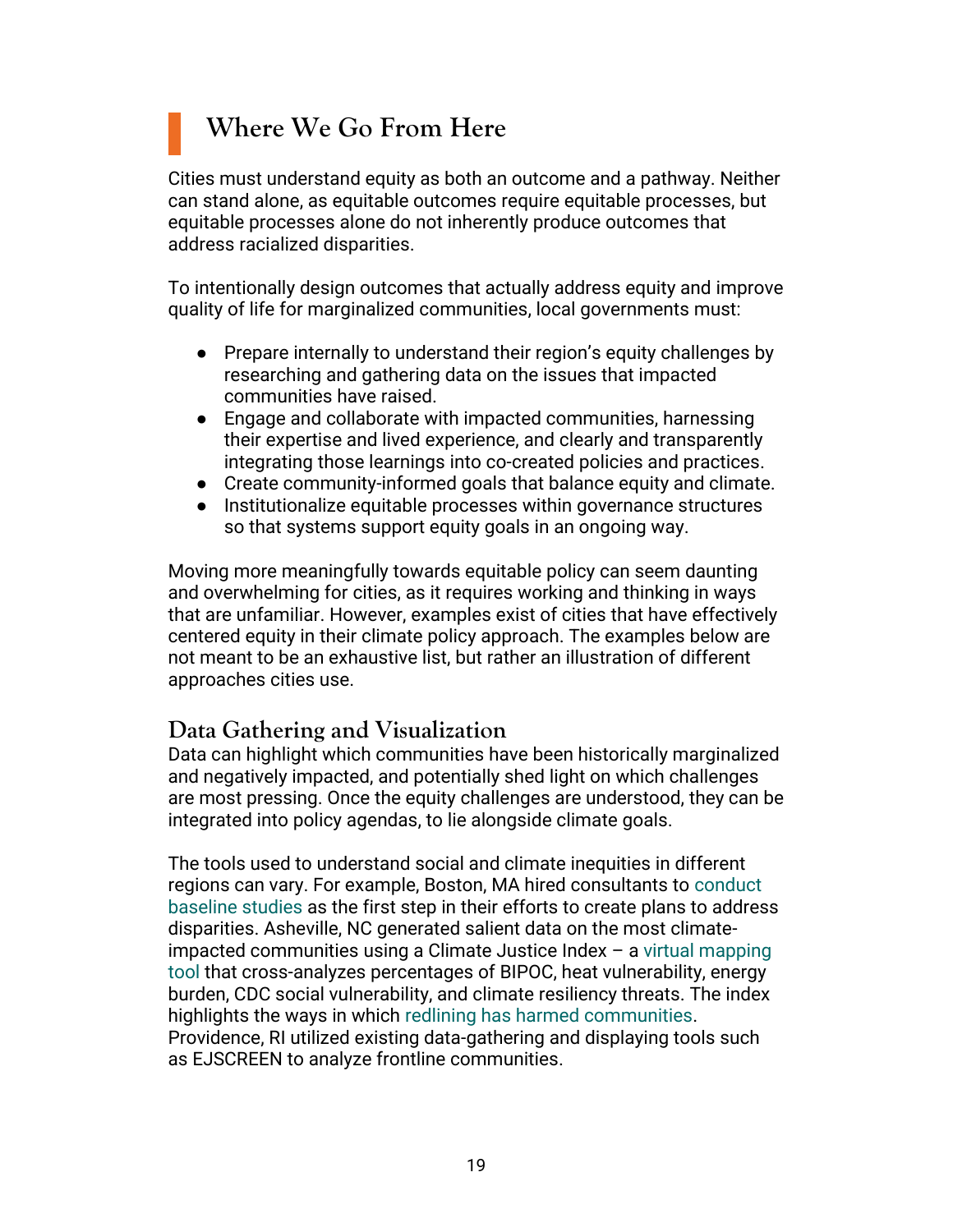Similar to EJSCREEN is the [Greenlink](https://www.equitymap.org/) [Equity Map,](https://www.equitymap.org/) which gives cities access to intuitively organized and mapped information; it shows up to thirty indicators related to equity, such as housing, health, and energy burdens. In alignment with the goals of transparent decision-making and community involvement, these data collection tools produce concise mapping and visualization to make data accessible to anyone who is interested. An important component of data collection is to collaborate with impacted communities on the creation of the resulting narrative or "meaning-making" of the data. In this way, community members can inform cities on the accuracy of the data and reflect on the realities of their lived experiences.

#### **Meaningfully Engaging Communities**

Meaningfully engaging communities is essential to any equity effort; it requires communities to be empowered to co-create the policies that will directly impact them and an accountability system that ensures policies are implemented properly. While the process will look different for every city, cities should consider investing in capacity-building so communities are equipped for meaningful engagement while not being overburdened. Commissions like the one put together in Denver and detailed below in Austin – that bring together community members and different stakeholders to determine the scope of policy – can also result in meaningful community engagement.

The city of Austin, Texas shows how to solicit meaningful community input by engaging broadly across the city and integrating racial equity into city training. [The City's climate equity plan](https://www.austintexas.gov/page/austin-climate-equity-plan) was created with input from nearly 200 community members, with an intentional focus on engaging racially and economically diverse residents. In creating this plan, Austin city staff, 120 community members, and 12 ambassadors engaged in a series of equity and anti-racism training sessions in order to develop a shared set of values and common language [\(Sierra Club\)](https://www.sierraclub.org/texas/blog/2021/09/austin-set-adopt-climate-equity-plan). Meaningful community engagement, coupled with racial equity training for the city staff, were important steps in creating an equitable process and laying the groundwork for shared commitment to equitable outcomes.

In order to pursue climate action in Anchorage, Alaska, the City actively worked to create an ongoing dialogue with community members. They worked with a [steering committee](https://www.muni.org/Departments/Mayor/AWARE/ResilientAnchorage/Documents/DRAFT%20Anchorage%20Climate%20Action%20Plan_PUBLIC%20COMMENT.pdf) composed of hundreds of technical advisors, scientists, students, professors, and community members. The City also formed an advisory committee of community organizations in order to review drafts of the plan and ensure the themes of equity and economic prosperity were integrated throughout the plan. The community was directly engaged through a series of events, conversations,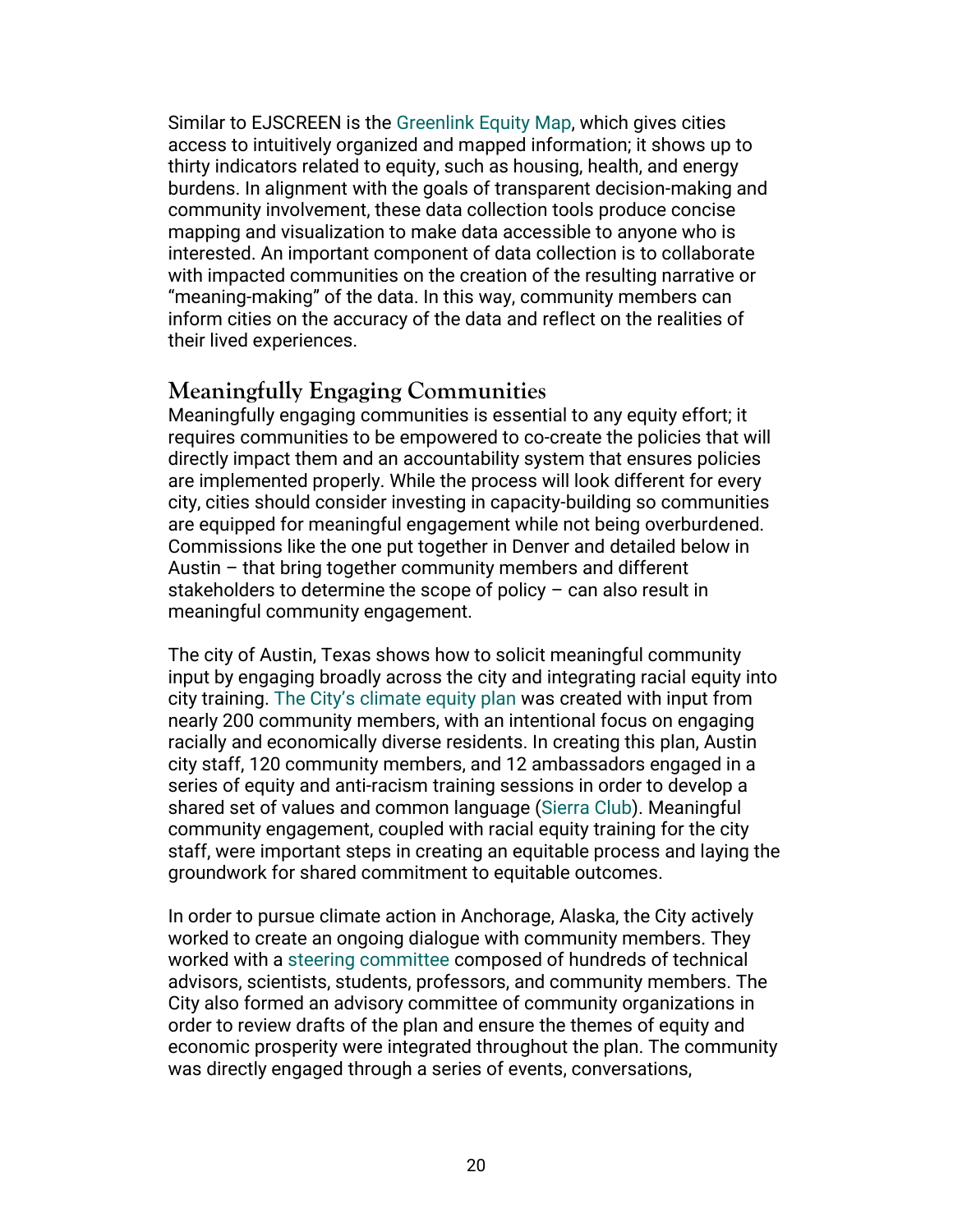presentations, and workshops – all of which were promoted via public websites, social media, newsletters, and listservs.

#### **Transparent Governance Processes**

Equity requires fair, open, and transfparent decision-making processes in which the individuals and groups most affected by decisions have an opportunity to participate. Transparent processes can take different forms, depending on the structure of the local government. In Portland, the PCEF posts all governing documents online and posts committee meetings on YouTube, making the decision-making process accessible and transparent to the community. The use of task forces in Minneapolis and Denver are also examples of collaborative governance. Oakland's TCC requires a collaborative governance structure between local communities and city government that ensures programs and policies center residents' needs.

#### **Building Wealth and Decreasing Cost Burdens**

Building equity means addressing the widening gap between the people who have financial wealth and those who have been systematically excluded from wealth building. Boston and Washington, DC are two cities that have included wealth-building methods within their climate-related plans. The [Boston Contractor Academy](https://e-contractoracademy.com/boston) focused on wealth-building by increasing access to sustainable jobs for women contractors and contractors of color. In the District of Columbia, the [Solar for All](https://vimeo.com/391203375) program aimed to eliminate the cost burden of powering homes for low-income households by supplying free solar panels or solar energy.

Wealth-building also requires creation of high-road, family-sustaining, and union jobs to ensure workers are paid a livable wage, especially given the proliferation of low-wage jobs economy-wide. High-road job creation requires adequate planning processes to create demand for workers, rather than focusing only on training and retraining programs. For example, demand-side job creation through ambitious emissions reductions mandates can ensure there are high-road jobs to employ displaced fossil fuel workers and workers historically excluded from the fossil fuel economy. Oakland's TCC program advances economic inclusion through workforce development programming and small business incubators as paths to wealth-building.

# **Conclusion**

Equity requires deep, often uncomfortable work. It is an opening for imagining and creating a better, more just future. It requires thinking differently. Continuing climate policies and programs that use a general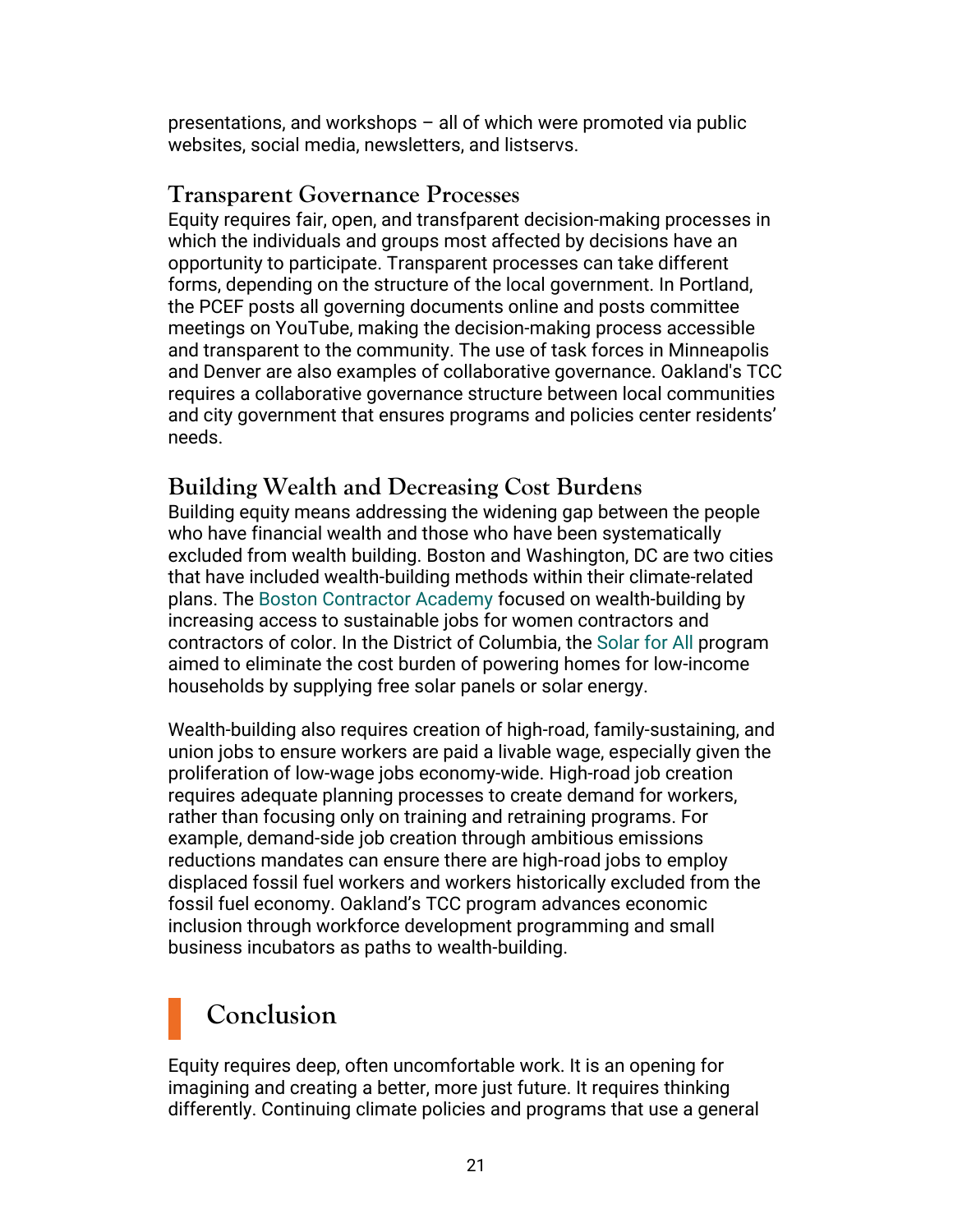"colorblind" approach, or tacking on equity language without any engagement with the principles discussed here, can increase harm and delay much-needed action on climate and racial disparities.

A robust body of [environmental justice research](https://doi.org/10.1111/j.1540-6237.2012.00874.x) shows that making the most vulnerable communities healthier makes everyone healthier. Similarly, advancing climate policies that center the most vulnerable communities results in stronger overall climate policy. Understanding the historic burdens communities bear, meaningfully engaging directly impacted stakeholders, and ensuring economic inclusion enables decision-makers to craft climate policy that maximizes emissions reductions and targets resources and investment where they are most needed.

Equity is transformative and, as such, equitable policy must be transformative. The way Portland's climate policy taxes big box stores to create revenue for investment in marginalized communities makes polluters pay, thereby transforming the way people think about how to raise revenue. Boston's deliberate investment in contractors of color and women contractors transforms the demographics of the workforce engaged in climate work. And, Washington, DC's deliberate targeting of low-income communities for solar panels transforms who has access to the benefits of a clean energy economy.

While much work remains to be done, cities can, and are, leading the way on equitable climate policy.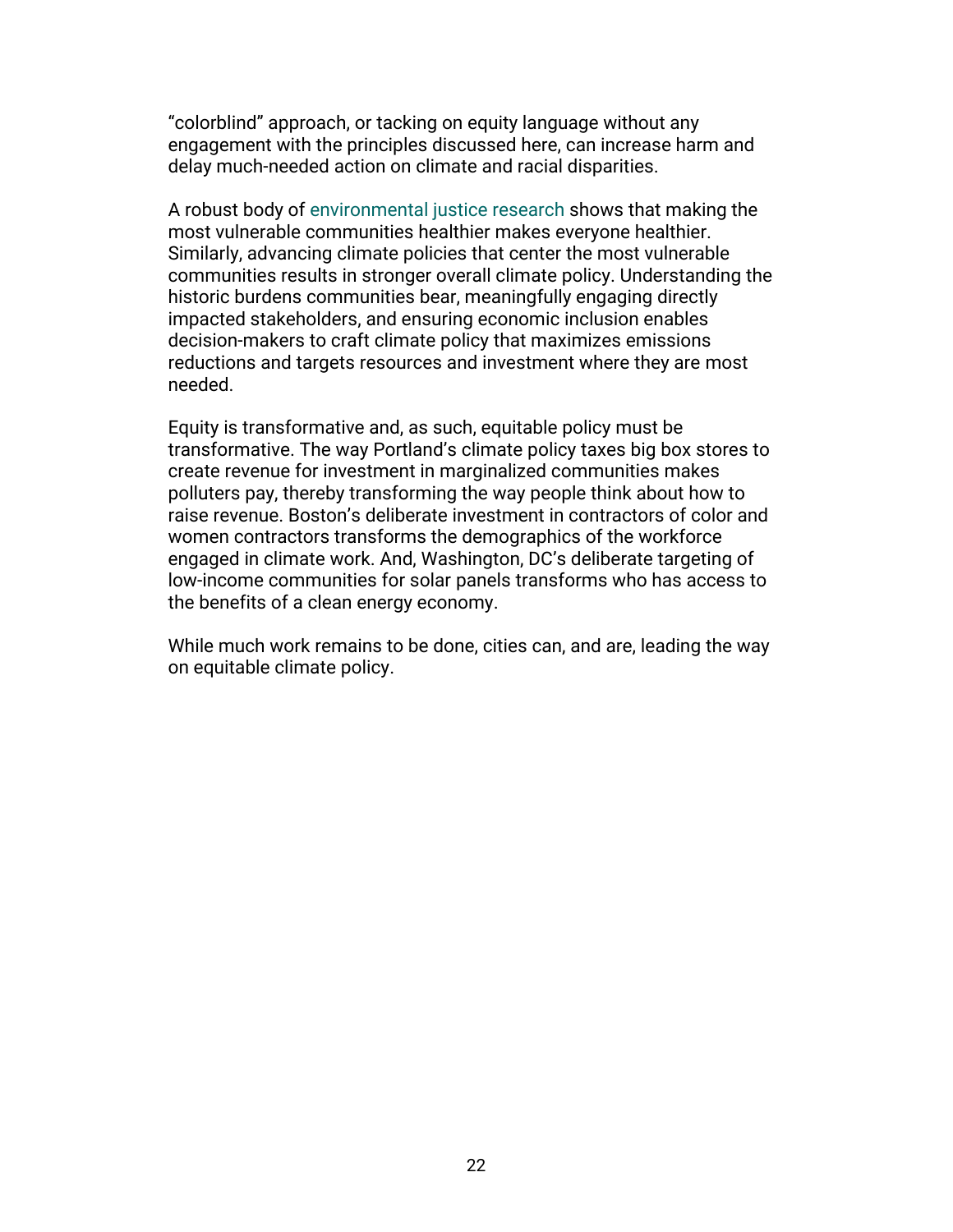#### **REFERENCES**

- Abello, O. P. "Cities Get Support for Dismantling Systemic Racism." *Next City*, 31 May 2016, https://nextcity.org/urbanist-news/living-citiesracial-inequity
- [Ash, M., et al.](https://www.zotero.org/google-docs/?zH3Vrd) ["](https://www.zotero.org/google-docs/?zH3Vrd)Is [Environmental Justice Good for White Folks? Industrial](https://www.zotero.org/google-docs/?zH3Vrd)  [Air Toxics Exposure in Urban America.](https://www.zotero.org/google-docs/?zH3Vrd)["](https://www.zotero.org/google-docs/?zH3Vrd) *[Social Science Quarterly](https://www.zotero.org/google-docs/?zH3Vrd)*[,](https://www.zotero.org/google-docs/?zH3Vrd)  [94\(3\), 2013, pp. 616](https://www.zotero.org/google-docs/?zH3Vrd)–3[6, h](https://www.zotero.org/google-docs/?zH3Vrd)ttps://doi.org/10.1111/j.1540- 6237.2012.00874.x
- "Austin Set to Adopt Climate Equity Plan." Sierra Club, 30 September 2021, https://www.sierraclub.org/texas/blog/2021/09/austin-set-adoptclimate-equity-plan
- Bailey, Z. D., et al. "Structural racism and health inequities in the USA: evidence and interventions." *The Lancet*, 389(10077), 2017, pp. 1453–63, https://www.thelancet.com/journals/lancet/article/PIIS0140- 6736(17)30569-X/fulltext
- [Bowser, M.](https://www.zotero.org/google-docs/?zH3Vrd) ["](https://www.zotero.org/google-docs/?zH3Vrd)[Fiscal Year 2019 Solar for AH Annual Report.](https://www.zotero.org/google-docs/?zH3Vrd)["](https://www.zotero.org/google-docs/?zH3Vrd) *[Government of](https://www.zotero.org/google-docs/?zH3Vrd)  [the District of Columbia](https://www.zotero.org/google-docs/?zH3Vrd)*[, 2020, pp. 1](https://www.zotero.org/google-docs/?zH3Vrd)–15, [https://doee.dc.gov/sites/default/files/dc/sites/ddoe/service\\_cont](https://www.zotero.org/google-docs/?zH3Vrd) [ent/attachments/FY%202019%20Anual%20Report%281%29.pdf](https://www.zotero.org/google-docs/?zH3Vrd)
- City of Austin. "Austin Climate Equity Plan." *AustinTexas.Gov*, https://www.austintexas.gov/page/austin-climate-equity-plan
- City of Boston. "Disparity Study: A Tool Towards Equitable Procurement." *Boston.Gov*, https://www.boston.gov/economicdevelopment/disparity-study-tool-towards-equitable-procurement
- City of Boston Mayor's Office of Economic Development. "New Executive Order To Support Equitable Procurement Process." *Boston.gov*, 17 July 2020, https://www.boston.gov/news/new-executive-ordersupport-equitable-procurement-process
- City of Boston Mayor's Office of Economic Development. "Disparity Study Completed; Executive Order Signed Establishing Goals For Minority-And Women-Owned Businesses." *Boston.gov*, 18 February 2021, https://www.boston.gov/news/disparity-study-completedexecutive-order-signed-establishing-goals-minority-and-womanowned
- [City of Denver.](https://www.zotero.org/google-docs/?zH3Vrd) ["](https://www.zotero.org/google-docs/?zH3Vrd)[Climate Action Stakeholder Process.](https://www.zotero.org/google-docs/?zH3Vrd)["](https://www.zotero.org/google-docs/?zH3Vrd) *[Denver.Gov](https://www.zotero.org/google-docs/?zH3Vrd)*[, 2021,](https://www.zotero.org/google-docs/?zH3Vrd)  [https://www.denvergov.org/Government/Agencies-Departments-](https://www.zotero.org/google-docs/?zH3Vrd)[Offices/Agencies-Departments-Offices-Directory/Climate-Action-](https://www.zotero.org/google-docs/?zH3Vrd)[Sustainability-Resiliency/Climate-Action/Climate-Action-](https://www.zotero.org/google-docs/?zH3Vrd)[Stakeholder-Process](https://www.zotero.org/google-docs/?zH3Vrd)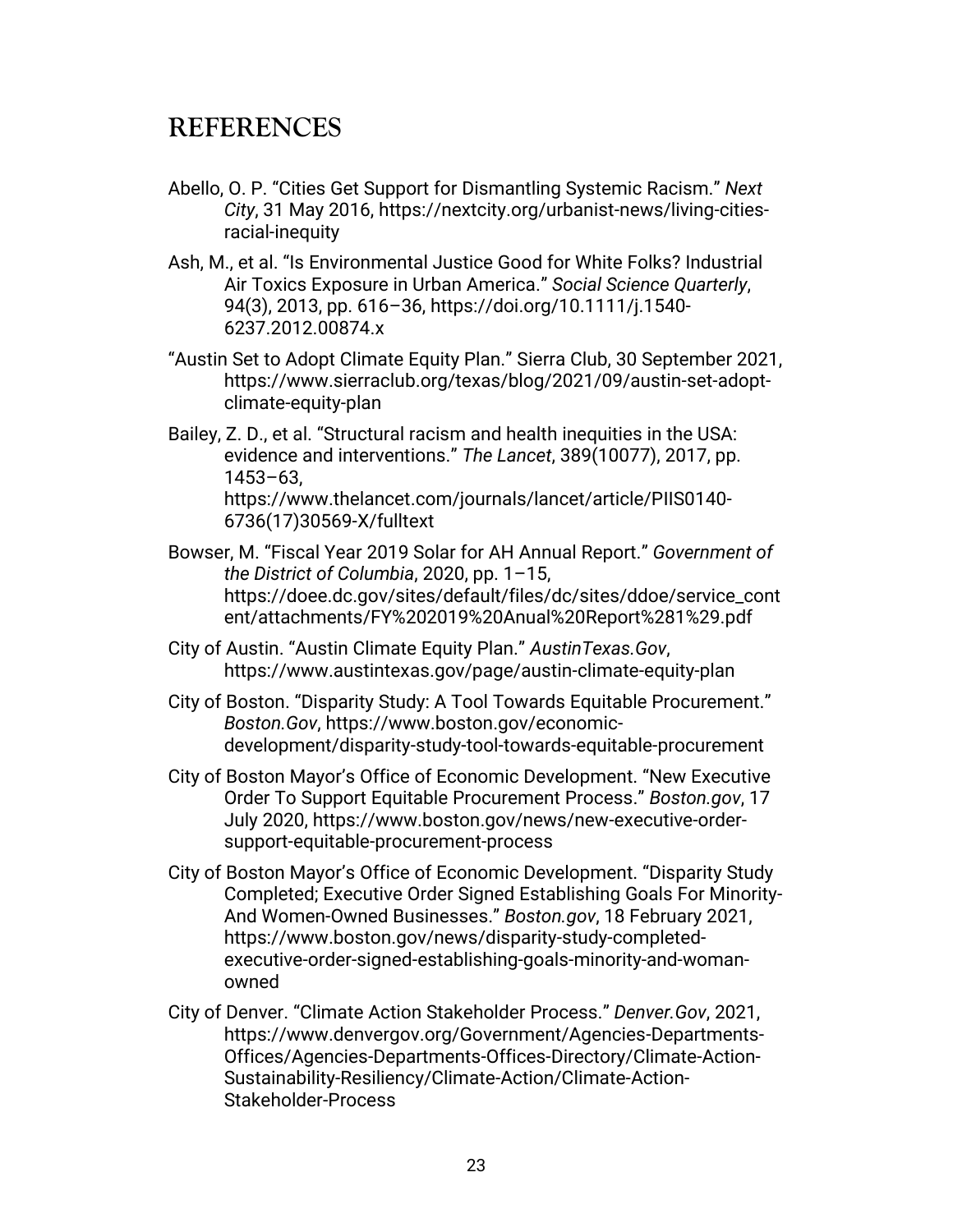- City of Denver. "Climate Protection Fund." *Denver.Gov*, 2021, https://denvergov.org/Government/Agencies-Departments-Offices/Agencies-Departments-Offices-Directory/Climate-Action-Sustainability-Resiliency/Climate-Protection-Fund
- City of Denver. "Equity." *Denver.Gov,* 2021, https://www.denvergov.org/Government/Agencies-Departments-Offices/Agencies-Departments-Offices-Directory/Climate-Action-Sustainability-Resiliency/About/Equity
- City of Denver Office Of Climate Action, Sustainability And Resiliency. "Climate Protection Fund Five-Year Plan." *Denver.Gov,* 2021, pp. 1– 60, https://www.denvergov.org/files/assets/public/climateaction/cpf\_fiveyearplan\_final.pdf
- City of Minneapolis. "Green zones common questions." *Minneapolis.Gov*, https://www2.minneapolismn.gov/government/departments/coord inator/sustainability/policies/green-zones-initiative/green-zonescommon-questions/
- City of Minneapolis. "Green Zones Initiative." *Minneapolis.Gov*, https://www2.minneapolismn.gov/government/departments/coord inator/sustainability/policies/green-zones-initiative/
- City of Minneapolis. "Northside Green Zone Task Force." *Minneapolis.Gov*, 29 September 2018, https://lims.minneapolismn.gov/Boards/ngz
- City of Minneapolis. "Southside Green Zone Council." *Minneapolis.Gov*, 10 November 2018, https://lims.minneapolismn.gov/Boards/sgz
- City of Portland. "About the committee." *Portland.Gov*, https://www.portland.gov/bps/cleanenergy/grantcommittee/about
- City of Portland. "About PCEF." *Portland.Gov*, 2021, https://www.portland.gov/bps/cleanenergy/about
- Council Bill No. 20-0684, no. 20–0684 (2020). *City and County of Denver*, https://www.denvergov.org/content/dam/denvergov/Portals/779/ documents/climate-protection-fund/Bill%2020-0684.pdf

D.C. ACT 21-466, no. Law 21-154 (2016). *Council of [the District of](https://www.zotero.org/google-docs/?zH3Vrd)  [Columbia](https://www.zotero.org/google-docs/?zH3Vrd)*,

[https://doee.dc.gov/sites/default/files/dc/sites/ddoe/service\\_cont](https://doee.dc.gov/sites/default/files/dc/sites/ddoe/service_content/attachments/RENEWABLE%20PORTFOLIO%20STANDARD%20EXPANSION%20AMENDMENT%20ACT%20OF%202016,%20DC%20Law%2021-154%20(eff%2010-8-16).pdf) [ent/attachments/RENEWABLE%20PORTFOLIO%20STANDARD%20](https://doee.dc.gov/sites/default/files/dc/sites/ddoe/service_content/attachments/RENEWABLE%20PORTFOLIO%20STANDARD%20EXPANSION%20AMENDMENT%20ACT%20OF%202016,%20DC%20Law%2021-154%20(eff%2010-8-16).pdf) [EXPANSION%20AMENDMENT%20ACT%20OF%202016,%20DC%20](https://doee.dc.gov/sites/default/files/dc/sites/ddoe/service_content/attachments/RENEWABLE%20PORTFOLIO%20STANDARD%20EXPANSION%20AMENDMENT%20ACT%20OF%202016,%20DC%20Law%2021-154%20(eff%2010-8-16).pdf) [Law%2021-154%20\(eff%2010-8-16\).pdf](https://doee.dc.gov/sites/default/files/dc/sites/ddoe/service_content/attachments/RENEWABLE%20PORTFOLIO%20STANDARD%20EXPANSION%20AMENDMENT%20ACT%20OF%202016,%20DC%20Law%2021-154%20(eff%2010-8-16).pdf)

- D.C. Law 21-154 (2016), *Council of the District of Columbia*, 8-1774.16, https://code.dccouncil.us/us/dc/council/laws/21-154
- Department of Energy & Environment. "Solar For All." *DC.Gov*, https://doee.dc.gov/solarforall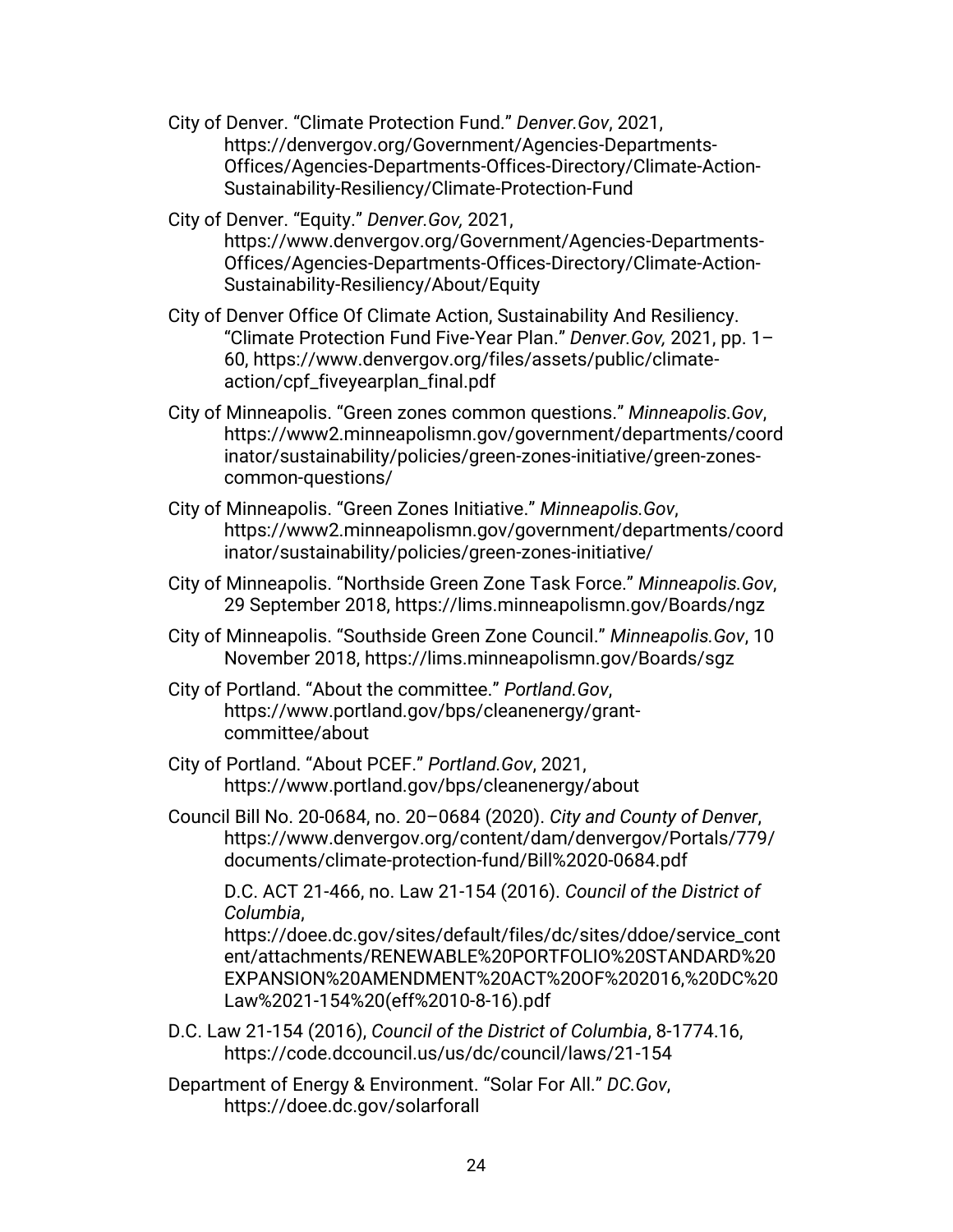- Department of Energy & Environment. "Solar Initiatives." *DC.Gov*, https://doee.dc.gov/service/solar-initiatives
- Ellis, R. "Portland Clean Energy Fund rolls out first round of grants." *Oregon Public Broadcasting, 2 April 2021*, https://www.opb.org/article/2021/04/02/portland-clean-energyfund-rolls-out-first-round-of-grants/
- [Emerald Cities Collaborative.](https://www.zotero.org/google-docs/?zH3Vrd) *Greater Boston Emerald Cities Contractor Academy*, https://e-contractoracademy.com/boston
- Greenlining Institute. "Greenlined Economy Guidebook Transforming Community Development Transforming Our Economy." *Greenlining.org*, 2020, p. 42, https://greenlining.org/wpcontent/uploads/2020/09/Greenlined-Economy-Guidebook-2020.pdf
- [Greenlining Institute.](https://www.zotero.org/google-docs/?zH3Vrd) ["](https://www.zotero.org/google-docs/?zH3Vrd)[A Community Vision For A Healthy Neighborhood](https://www.zotero.org/google-docs/?zH3Vrd)  [Without Displacement](https://www.zotero.org/google-docs/?zH3Vrd)[."](https://www.zotero.org/google-docs/?zH3Vrd) *[Greenlining.org](https://www.zotero.org/google-docs/?zH3Vrd)*[, 9 November 2021,](https://www.zotero.org/google-docs/?zH3Vrd)  [https://greenlining.org/publications/2021/healthy-neighborhood](https://www.zotero.org/google-docs/?zH3Vrd)[without-displacement-tcc-case-study/](https://www.zotero.org/google-docs/?zH3Vrd)
- Hays, J. et al. "Equity and Buildings: A Practical Framework For Local Government Decision Makers." *USDN.org*, 2021, pp. 1–56, https://www.usdn.org/uploads/cms/documents/usdn\_equity\_and\_ buildings\_framework\_-\_june\_2021.pdf
- Movement Generation Justice and Ecology Project. "From Banks and Tanks To Cooperation and Caring." *MovementGeneration.org*, p. 17, https://movementgeneration.org/wpcontent/uploads/2016/11/JT\_booklet\_English\_SPREADs\_web.pdf
- [Municipality of Anchorage.](https://www.zotero.org/google-docs/?zH3Vrd) "Anchorage, AK Climate Action Plan." *[Muni.org](https://www.zotero.org/google-docs/?zH3Vrd)*[,](https://www.zotero.org/google-docs/?zH3Vrd) [pp. 1](https://www.zotero.org/google-docs/?zH3Vrd)–89.

[https://www.muni.org/Departments/Mayor/AWARE/ResilientAnch](https://www.zotero.org/google-docs/?zH3Vrd) [orage/Documents/DRAFT%20Anchorage%20Climate%20Action%2](https://www.zotero.org/google-docs/?zH3Vrd) [0Plan\\_PUBLIC%20COMMENT.pdf](https://www.zotero.org/google-docs/?zH3Vrd)

- Portland Clean Energy Fund. The Story of the Portland Clean Energy Fund, https://portlandcleanenergyfund.org/campaign-report-toolkit
- Piggot, G., et al. "Realizing a just and equitable transition away from fossil fuels." *Development*, 2019, pp. 1–12, https://www.jstor.org/stable/pdf/resrep22996.pdf
- Rink, G., et al. "Climate Protection Fund: Information Session for Non-Profits and Community Based Organizations." *DenverGov.org,* 29 April 2021, https://denvergov.org/files/assets/public/climateaction/documents/cpf/cpf-presentation-4-29-21.pdf

"Solar For All." *Vimeo*, 2020, https://vimeo.com/391203375

Squires, G. D., and F. Woodruff. "Redlining." *The Wiley Blackwell*